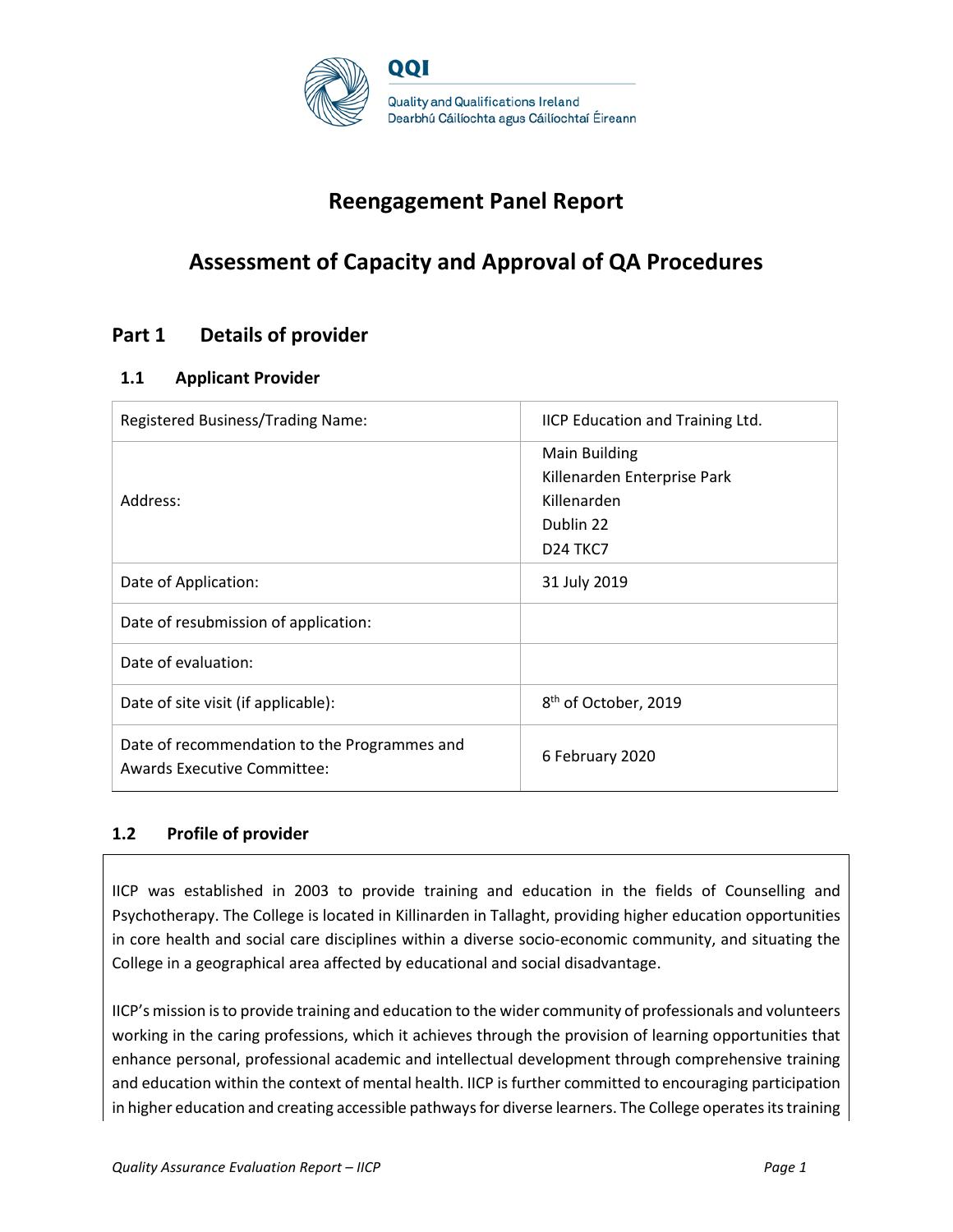

QQI

**Quality and Qualifications Ireland** Dearbhú Cáilíochta agus Cáilíochtaí Éireann

programmes and counselling service in collaboration with the Village Counselling Service, a charity established by IICP President, Dr. Marcella Finnerty and Pat Jennings.

Currently, IICP has over 600 enrolled learners. The College delivers a range of QQI validated programmes ranging from NFQ Level 6 to NFQ Level 9. These include an MA in Pluralistic Counselling and Psychotherapy and an MA in Integrative Child and Adolescent Psychotherapy. In 2018, IICP certified 193 learners across its QQI validated programmes. IICP runs professionally accredited (IACP) diplomas and offers a range of continuing professional development courses and workshops in addition to its QQI programmes.

The typical learner at IICP has a mature profile. Learners tend to have life experience relevant to counselling and psychotherapy, with the average age being mid-thirties. However, it should be noted that the overall age range of learners at the College ranges from early 20's to late 70's. In general, the College receives a higher proportion of applications from females (70%), but this is noted by IICP to be variable from year to year and this is typical in the fields of counselling and psychotherapy.

| <b>Name</b>      | Role of panel member          | Organisation                            |
|------------------|-------------------------------|-----------------------------------------|
| Barbara Hannigan | Chair                         | <b>Trinity College Dublin</b>           |
| Catherine Peck   | <b>Report Writer</b>          | <b>Independent Education Consultant</b> |
| Sinead O'Neill   | Panel Member                  | <b>Technological University Dublin</b>  |
| Denis Ryan       | Panel Member                  | <b>ICHAS</b>                            |
| Achint Atri      | <b>Student Representative</b> | <b>Dublin City University</b>           |

## **Part 2Panel Membership**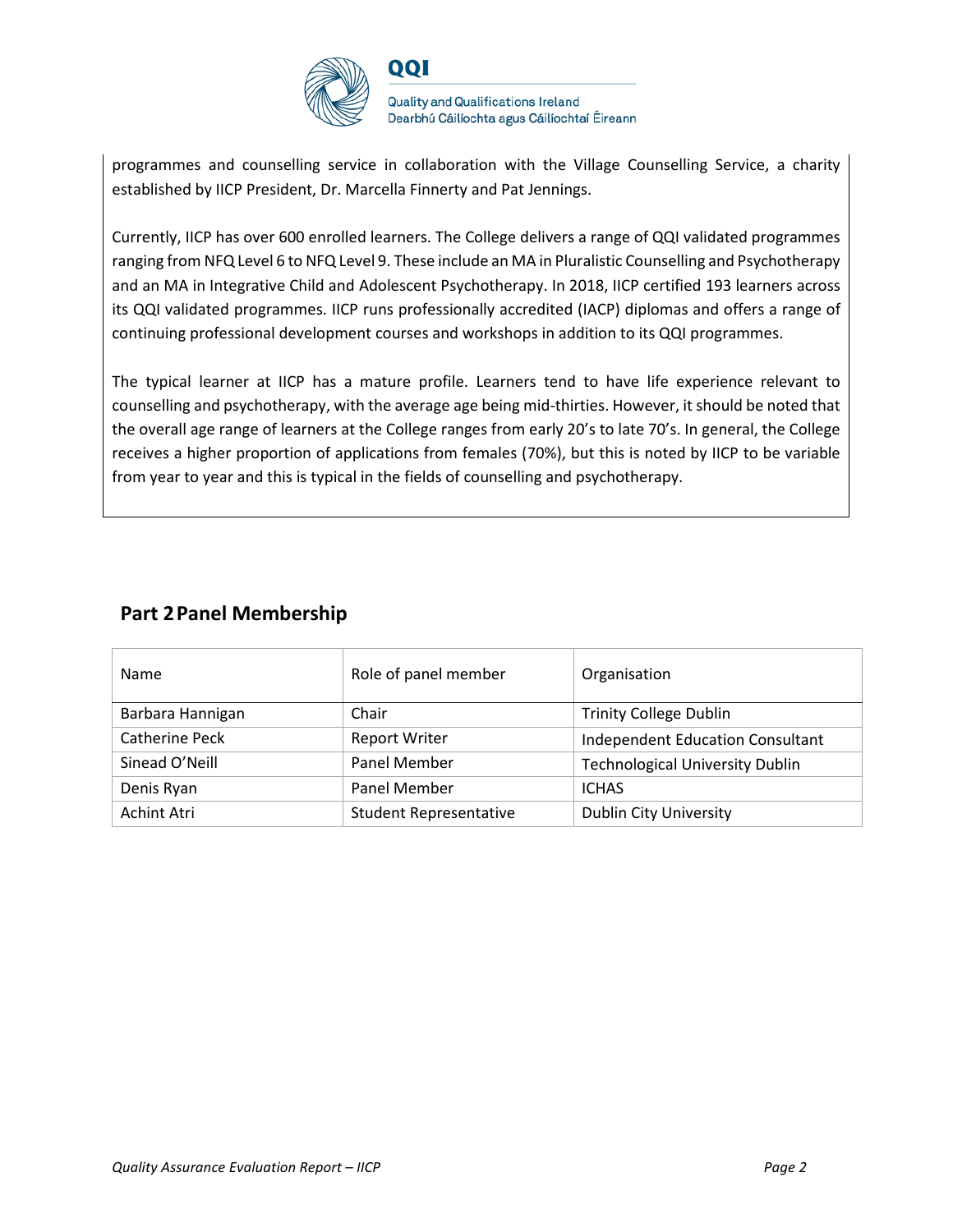

# **Part 3 Findings of the Panel**

## **3.1 Summary Findings**

The reengagement process involved a comprehensive review by the panel of IICP's Quality Assurance Manual (QAM), as well as the substantial documentation supporting its application. Following this, the panel conducted a full day site visit to IICP, during which the panel engaged in discussions with provider staff working in leadership, academic, administrative and student support roles. The panel notes a number of areas of outstanding practice at IICP arising from this process that should be acknowledged at the outset of this report.

Firstly, the panel commends IICP for its openness to discourse with the panel and demonstrated commitment to the process of reengagement. It was evident during the site visit that a commitment to quality assurance is an integral aspect of IICP's ethos and operations. IICP submitted comprehensive QA documentation in its application for reengagement that was reflective of this commitment.

The panel noted and appreciated the collegiality and responsiveness of IICP representatives to the panel, both leading up to and throughout the site visit. The panel commends IICP in relation to its ability to self-evaluate, identify gaps and engage constructively in addressing these, and to utilize the panel's external contribution as supportive peers in this process.

The panel offers multiple further commendations to IICP in relation to its provision for learners. IICP has an exceptionally favourable learner – staff ratio, and an extensive and well-integrated learner support programme. Learners are engaged in the development and maintenance of QA at IICP through an in depth and exemplary process of consultation. Programme delivery at IICP also benefits from the provider's commitment to research and empirically informed practice, and the wide engagement of IICP in the field.

Finally, the panel commends IICP for its adoption of a strategic approach to future proofing its programme delivery. The potential for uptake of blended learning delivery modes in the discipline is being resourced and explored, and a new learner management system is being introduced. IICP's approach to these innovations reflects due caution, with associated risks mitigated by phased implementation plans.

While acknowledging the evident strengths of IICP and its widely valued contribution to the sector, the panel held some concerns pertaining to inconsistencies in the QAM at the conclusion of the site visit. The QAM required greater clarity in relation to reporting versus advisory relationships, and specificity in the accountability of named decision-makers in relation to roles and responsibilities. These points were outlined in detail to the provider. As these issues were considered discrete, and in the view of the panel could be addressed quickly by the provider, IICP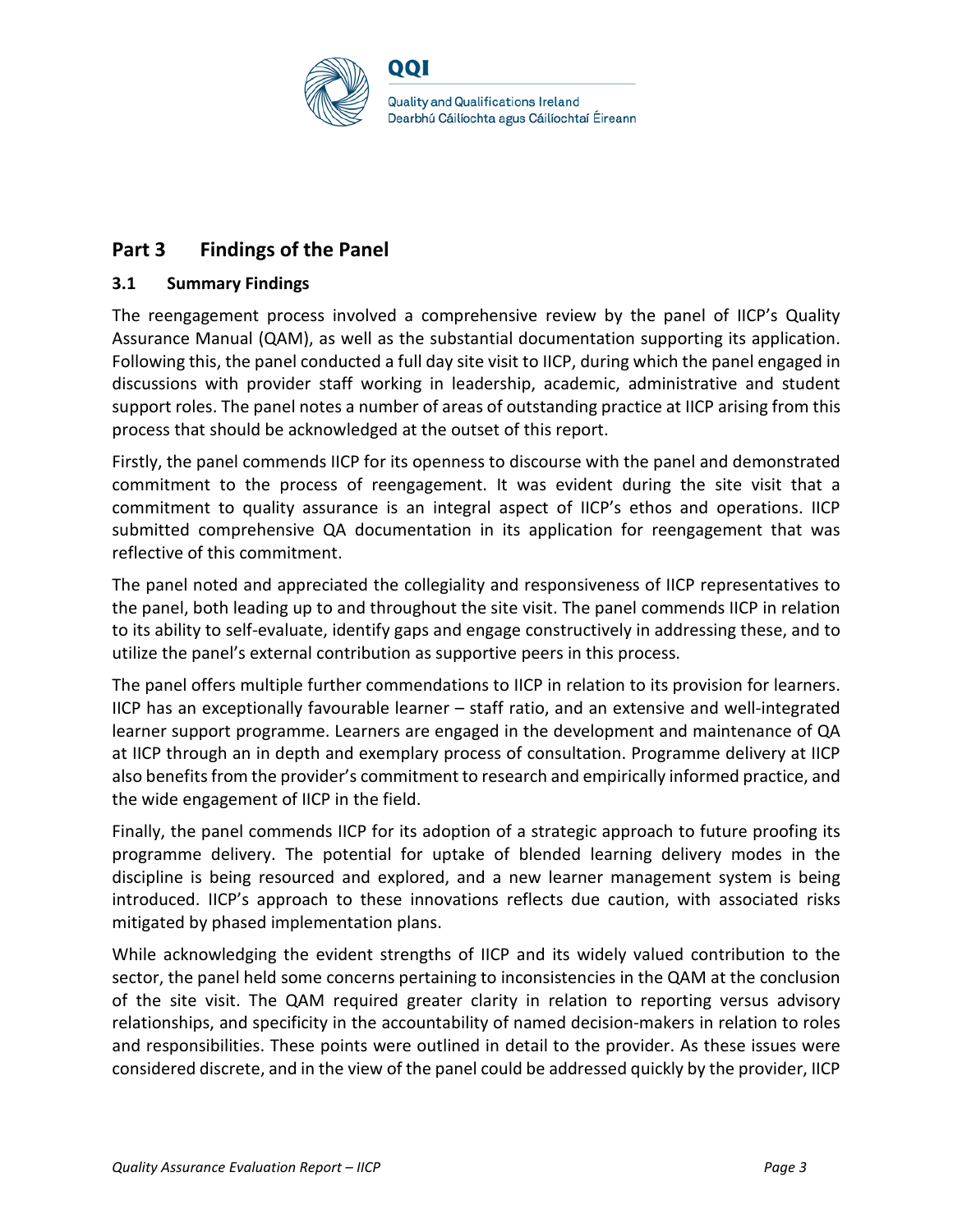

was granted 6 weeks in which to submit evidence to the panel that the issues identified had been satisfactorily addressed.

Following that 6 week period, the panel reconvened to review IICP's updated submission. It was the view of the panel that the concerns raised had been comprehensively addressed by IICP, and the panel was unanimous in its decision to recommend approval of IICP's draft QA procedures.

## 3.2 Recommendation of the panel to Programmes and Awards Executive Committee of QQI

|                                                                                                                               | Tick one as<br>appropriate |
|-------------------------------------------------------------------------------------------------------------------------------|----------------------------|
| Approve IICP's draft QA procedures                                                                                            |                            |
| Refuse approval of IICP's draft QA procedures with mandatory<br>changes set out in Section 6.1                                |                            |
| (If this recommendation is accepted by QQI, the provider may make a revised<br>application within six months of the decision) |                            |
| <b>Refuse to approve</b> IICP's draft QA procedures                                                                           |                            |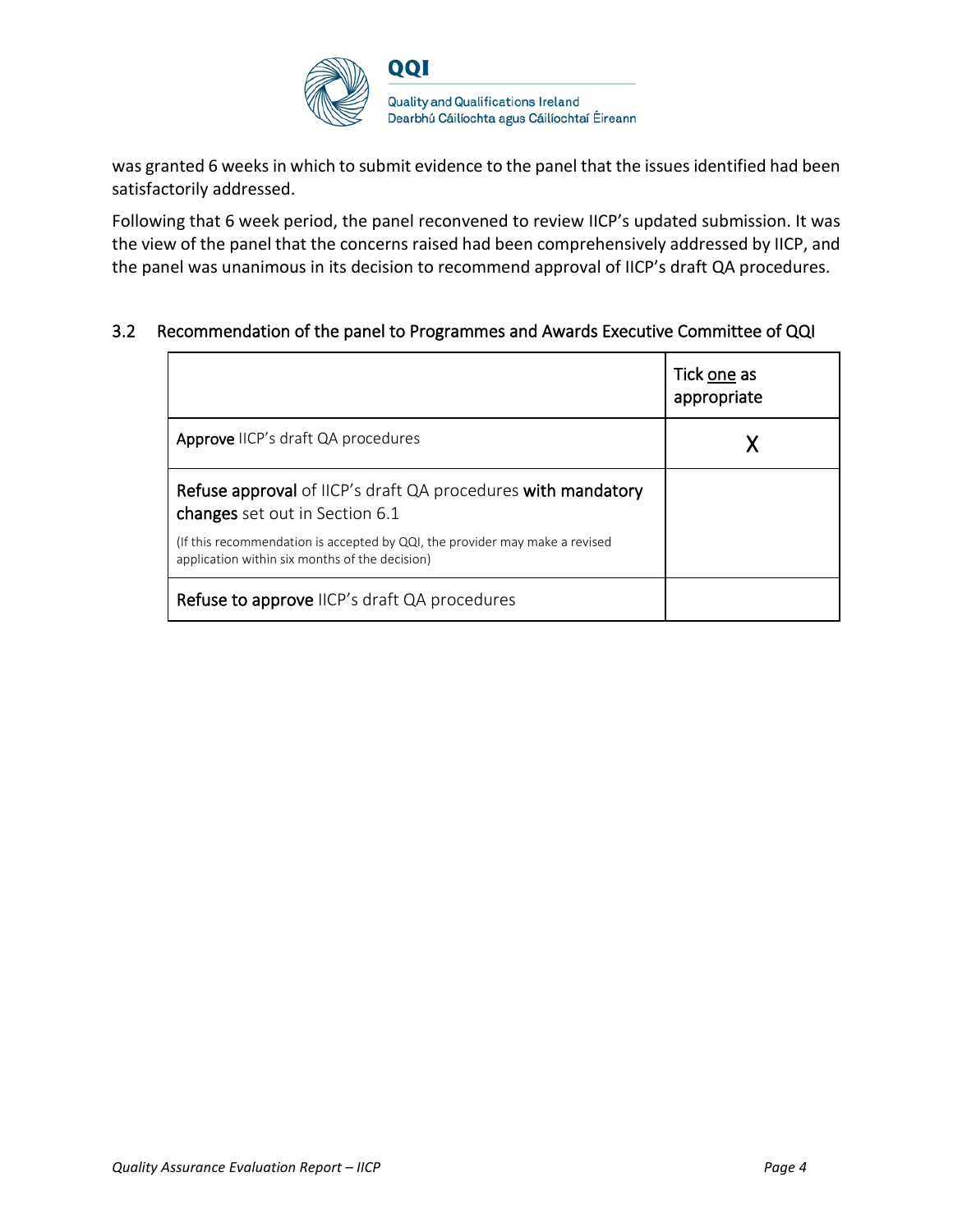

# **Part 4 Evaluation of provider capacity**

# **4.1 Legal and compliance requirements:**

|          | <b>Criteria</b>                            | Yes/No/          | <b>Comments</b>                                  |
|----------|--------------------------------------------|------------------|--------------------------------------------------|
|          |                                            | <b>Partially</b> |                                                  |
| 4.1.1(a) | Criterion: Is the applicant an established | Yes              | IICP's Certificate of Incorporation              |
|          | Legal Entity who has Education and/or      |                  | was submitted along with other                   |
|          | Training as a Principal Function?          |                  | related documentation as evidence.               |
|          |                                            |                  | IICP has been in operation since                 |
|          |                                            |                  | 2003 and is well-established in                  |
|          |                                            |                  | Ireland.                                         |
| 4.1.2(a) | Criterion: Is the legal entity established | Yes              | Currently, IICP has 600 enrolled                 |
|          | in the European Union and does it have a   |                  | learners undertaking a variety of                |
|          | substantial presence in Ireland?           |                  | QQI validated and professionally                 |
|          |                                            |                  | accredited programmes.                           |
| 4.1.3(a) | Criterion: Are any dependencies,           | Yes              | IICP clearly outlined that there are             |
|          | collaborations, obligations, parent        |                  | collaborative<br>provision<br>no                 |
|          | organisations, and subsidiaries clearly    |                  | relationships in its application.                |
|          | specified?                                 |                  |                                                  |
| 4.1.4(a) | Criterion: Are any third-party             | Yes              | As per criterion 4.1.3(a), this is in            |
|          | relationships and partnerships             |                  | not applicable.                                  |
|          | compatible with the scope of access        |                  |                                                  |
|          | sought?                                    |                  |                                                  |
| 4.1.5(a) | Criterion: Are the applicable regulations  | Yes              | The evidence provided in support of              |
|          | and legislation complied with in all       |                  | IICP's application is indicative of              |
|          | jurisdictions where it operates?           |                  | compliance<br>Irish/EU<br>with                   |
|          |                                            |                  | legislation.                                     |
| 4.1.6(a) | Criterion: Is the applicant in good        | Yes              | <b>IICP</b><br>has<br>a<br>track<br>record<br>οf |
|          | standing in the qualifications systems     |                  | certification with QQI, certifying               |
|          | and education and training systems in      |                  | over 1000 learners to date. IICP also            |
|          | any countries where it operates (or        |                  | offers IACP accredited programmes                |
|          | where its parents or subsidiaries          |                  | and is well regarded within the                  |
|          | operate) or enrols learners, or where it   |                  | field.                                           |
|          | has arrangements with awarding bodies,     |                  |                                                  |
|          | quality assurance agencies,                |                  |                                                  |
|          | qualifications authorities, ministries of  |                  |                                                  |
|          | education and training, professional       |                  |                                                  |
|          | bodies and regulators.                     |                  |                                                  |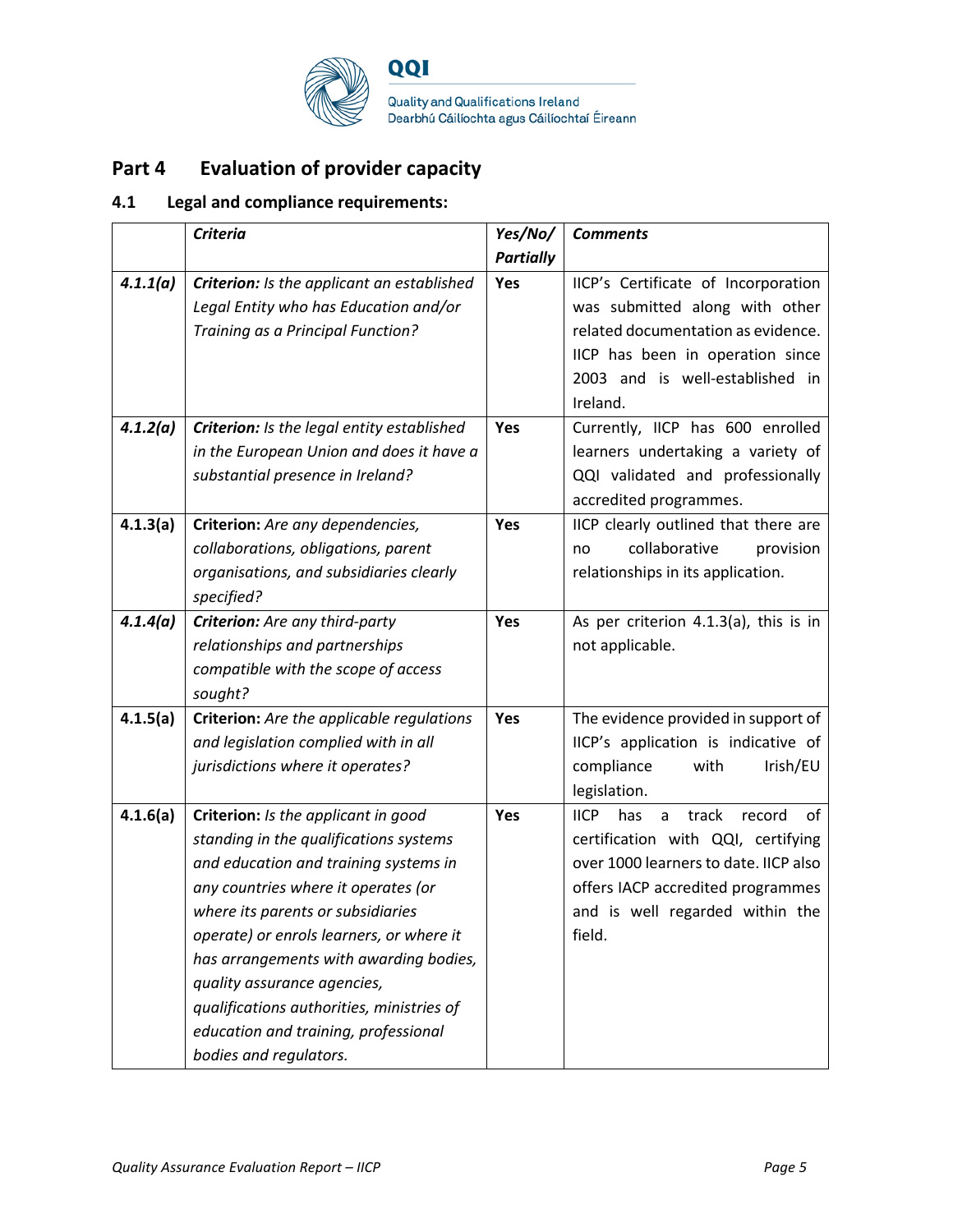

## **Findings**

The panel is satisfied that IICP's legal and compliance requirements are fully met and satisfy criteria 4.1. IICP provided appropriate and comprehensive evidence indicating this in support of its application. The panel further notes that IICP has been in operation since 2003, and has an established track record of certification for its QQI validated programmes. It additionally delivers professionally accredited programmes (IACP).

|          | <b>Criteria</b>                                                                                                      | Yes/No/          | <b>Comments</b>                                                                                                                                                                                                                                                                                                                |
|----------|----------------------------------------------------------------------------------------------------------------------|------------------|--------------------------------------------------------------------------------------------------------------------------------------------------------------------------------------------------------------------------------------------------------------------------------------------------------------------------------|
|          |                                                                                                                      | <b>Partially</b> |                                                                                                                                                                                                                                                                                                                                |
| 4.2.1(a) | Criterion: Does the applicant have a<br>sufficient resource base and is it stable<br>and in good financial standing? | <b>Yes</b>       | <b>IICP</b><br>has submitted appropriate<br>evidence<br>in<br>support<br>of<br>its<br>application,<br>including<br>tax<br>a<br>certificate,<br>auditor's<br>clearance<br>letter of representation and 2018<br>accounts.                                                                                                        |
| 4.2.2(a) | Criterion: Does the applicant have a<br>reasonable business case for<br>sustainable provision?                       | <b>Yes</b>       | IICP is a well-established provider<br>with a track record of growth, stable<br>leadership and a well-articulated<br>strategic plan.                                                                                                                                                                                           |
| 4.2.3(a) | Criterion: Are fit-for-purpose<br>governance, management and<br>decision-making structures in place?                 | Yes              | The panel was initially of the view<br>adjustments<br>that<br>some<br>were<br>required in relation to governance<br>management. The panel's<br>and<br>concerns were comprehensively<br>addressed by IICP during a 6 week<br>interim<br>period,<br>and<br>were<br>subsequently evaluated by the<br>panel to be fit-for-purpose. |
| 4.2.4(a) | Criterion: Are there arrangements in<br>place for providing required<br>information to QQI?                          | Yes              | There is evidence of effective<br>processes being in place at IICP to<br>provide QQI with information as<br>required.                                                                                                                                                                                                          |

### **4.2 Resource, governance and structural requirements:**

### **Findings**

The panel is satisfied that IICP's resource and structural requirements are fully met, and that appropriate evidence has been provided to support IICP's application. The panel is of the view that effective governance and management structures are in place at IICP.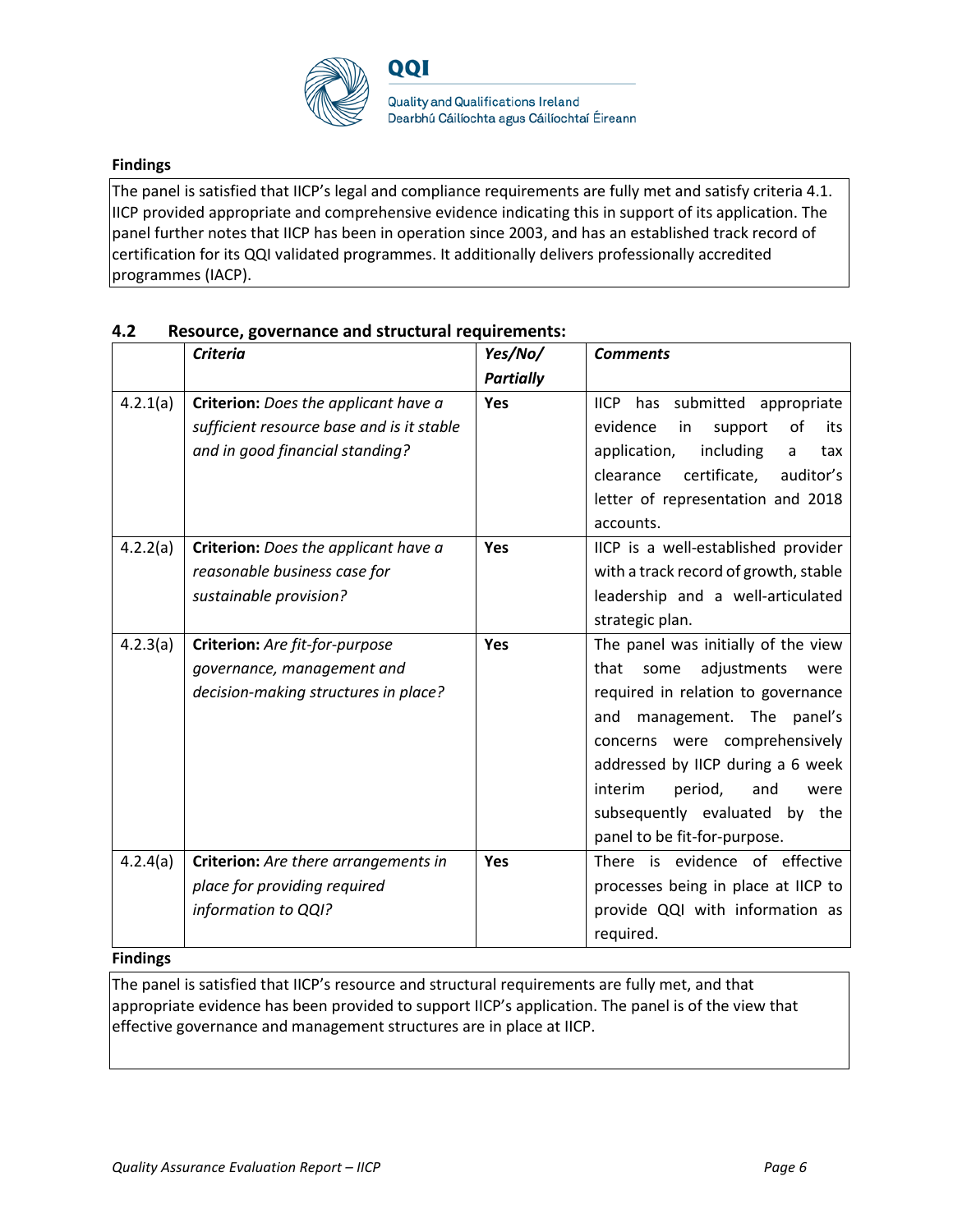

QQI

Quality and Qualifications Ireland<br>Dearbhú Cáilíochta agus Cáilíochtaí Éireann

# **4.3 Programme development and provision requirements:**

|          | <b>Criteria</b>                                | Yes/No/          | <b>Comments</b>                                 |
|----------|------------------------------------------------|------------------|-------------------------------------------------|
|          |                                                | <b>Partially</b> |                                                 |
| 4.3.1(a) | Criterion: Does the applicant have             | Yes              | IICP has a track record of delivery of          |
|          | experience and a track record in               |                  | QQI validated programmes at NFQ                 |
|          | providing education and training               |                  | $6 - 9.$                                        |
|          | programmes?                                    |                  |                                                 |
| 4.3.2(a) | Criterion: Does the applicant have a fit-      | Yes              | IICP has a complement of long-term              |
|          | for-purpose and stable complement of           |                  | education and training staff who                |
|          | education and training staff?                  |                  | are appropriately qualified, and in             |
|          |                                                |                  | actively<br>many<br>cases<br>are                |
|          |                                                |                  | contributing to research in their               |
|          |                                                |                  | discipline.                                     |
| 4.3.3(a) | Criterion: Does the applicant have the         | Yes              | The panel is satisfied that IICP's              |
|          | capacity to comply with the standard           |                  | track record of certification reflects          |
|          | conditions for validation specified in         |                  | its capacity to co-operate with and             |
|          | Section 45(3) of the Qualifications and        |                  | assist QQI and provide QQI with                 |
|          | Quality Assurance (Education and               |                  | information as specified in Section             |
|          | Training) Act (2012) (the Act)?                |                  | 45(3) of the 2012 Qualifications and            |
|          |                                                |                  | Quality Assurance (Education and                |
|          |                                                |                  | Training) Act.                                  |
| 4.3.4(a) | Criterion: Does the applicant have the         | Yes              | The panel is satisfied that IICP's              |
|          | fit-for-purpose premises, facilities and       |                  | premises and facilities are wholly              |
|          | resources to meet the requirements of          |                  | the<br>appropriate<br>to<br>meet                |
|          | the provision proposed in place?               |                  | of the proposed<br>requirements                 |
|          |                                                |                  | provision.                                      |
| 4.3.5(a) | Criterion: Are there access, transfer and      | Yes              | The panel was initially of the view             |
|          | progression arrangements that meet             |                  | that<br>lICP's<br><b>RPL</b><br>policies<br>and |
|          | QQI's criteria for approval in place?          |                  | procedures need to be reviewed to               |
|          |                                                |                  | ensure their consistency with QQI's             |
|          |                                                |                  | requirements. The panel's concerns              |
|          |                                                |                  | were comprehensively addressed                  |
|          |                                                |                  | by IICP during a 6 week interim                 |
|          |                                                |                  | period, and were subsequently                   |
|          |                                                |                  | evaluated by the panel to meet                  |
|          |                                                |                  | QQI's criteria for approval.                    |
| 4.3.6(a) | <b>Criterion:</b> Are structures and resources | <b>Yes</b>       | IICP has appropriate policies and               |
|          | to underpin fair and consistent                |                  | procedures in place.                            |
|          | assessment of learners in place?               |                  |                                                 |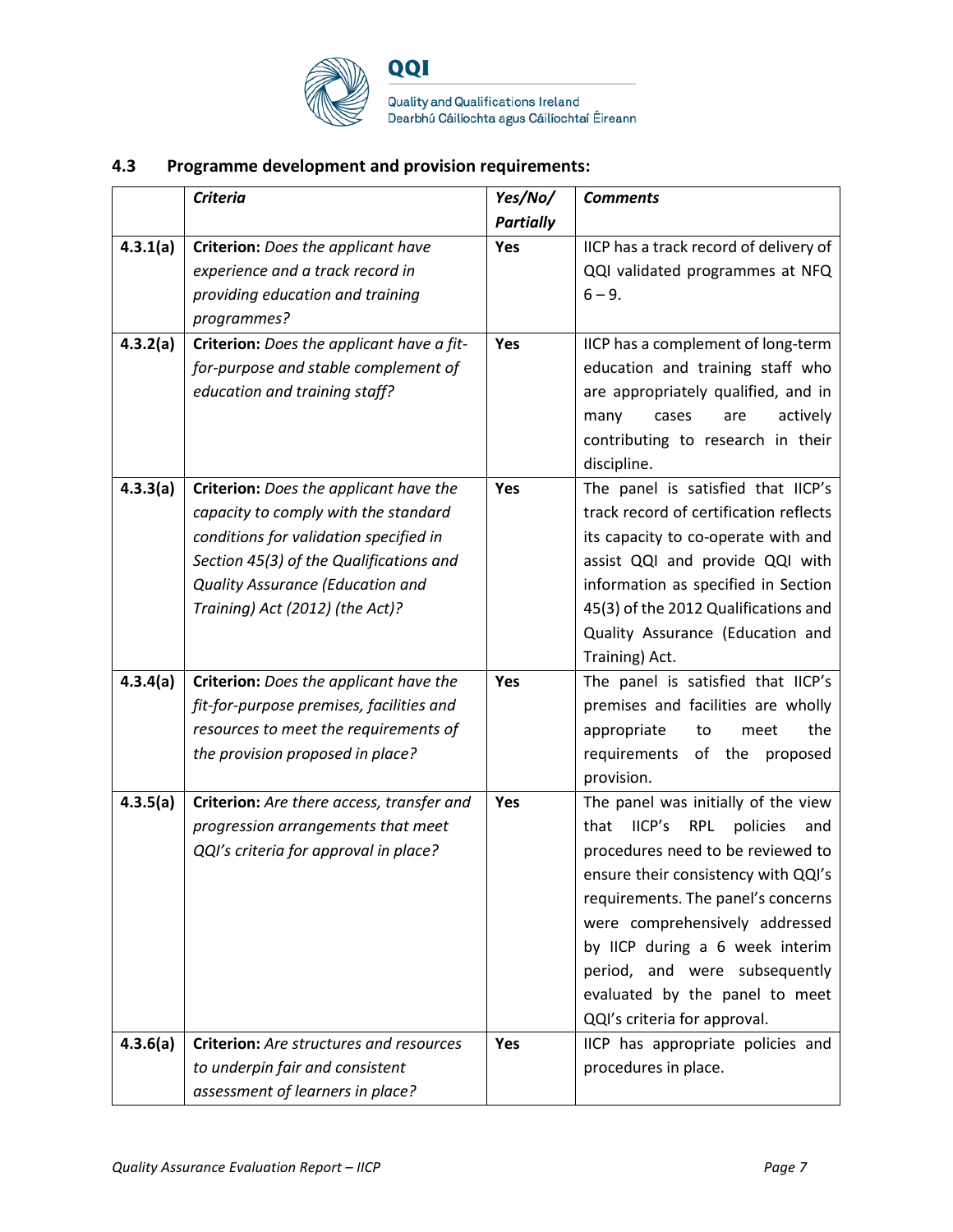

QQI

**Quality and Qualifications Ireland** Dearbhú Cáilíochta agus Cáilíochtaí Éireann

| <b>4.3.7(a)</b> Criterion: Are arrangements for the | Yes | IICP has arrangements in place for      |
|-----------------------------------------------------|-----|-----------------------------------------|
| protection of enrolled learners to meet             |     | PEL, and its policy with regard to      |
| the statutory obligations in place (where           |     | this is made publicly available via its |
| applicable)?                                        |     | website.                                |

## **Findings**

The panel is satisfied that IICP's programme development and provision requirements have been met, and that this is reflected both in the evidence submitted and in the provider's track record of programme validation, programme delivery and certification.

## **4.4 Overall findings in respect of provider capacity to provide sustainable education and training**

The panel is of the view that IICP is a justifiably well-regarded provider in the sector, and fulfils its mission to deliver high quality programmes of significant social value and increase access to higher education in an underserved geographic area. The panel is also satisfied that IICP has the capacity to provide sustainable education and training within its current scope of provision.

IICP submitted comprehensive evidence of their capacity to provide sustainable education and training in support of their application for reengagement. This was indicative of IICP having established processes, appropriately expert staff and facilities, and an adequate resource base.

Within this aspect of IICP's QA, potential vulnerabilities were identified in relation to adjustments needed to the governance and management structures as outlined in the QAM and the consistency of IICP's RPL policies and procedures with QQI requirements. These concerns were fully addressed by IICP during a 6 week interim period, and the panel has no ongoing concerns in either regard.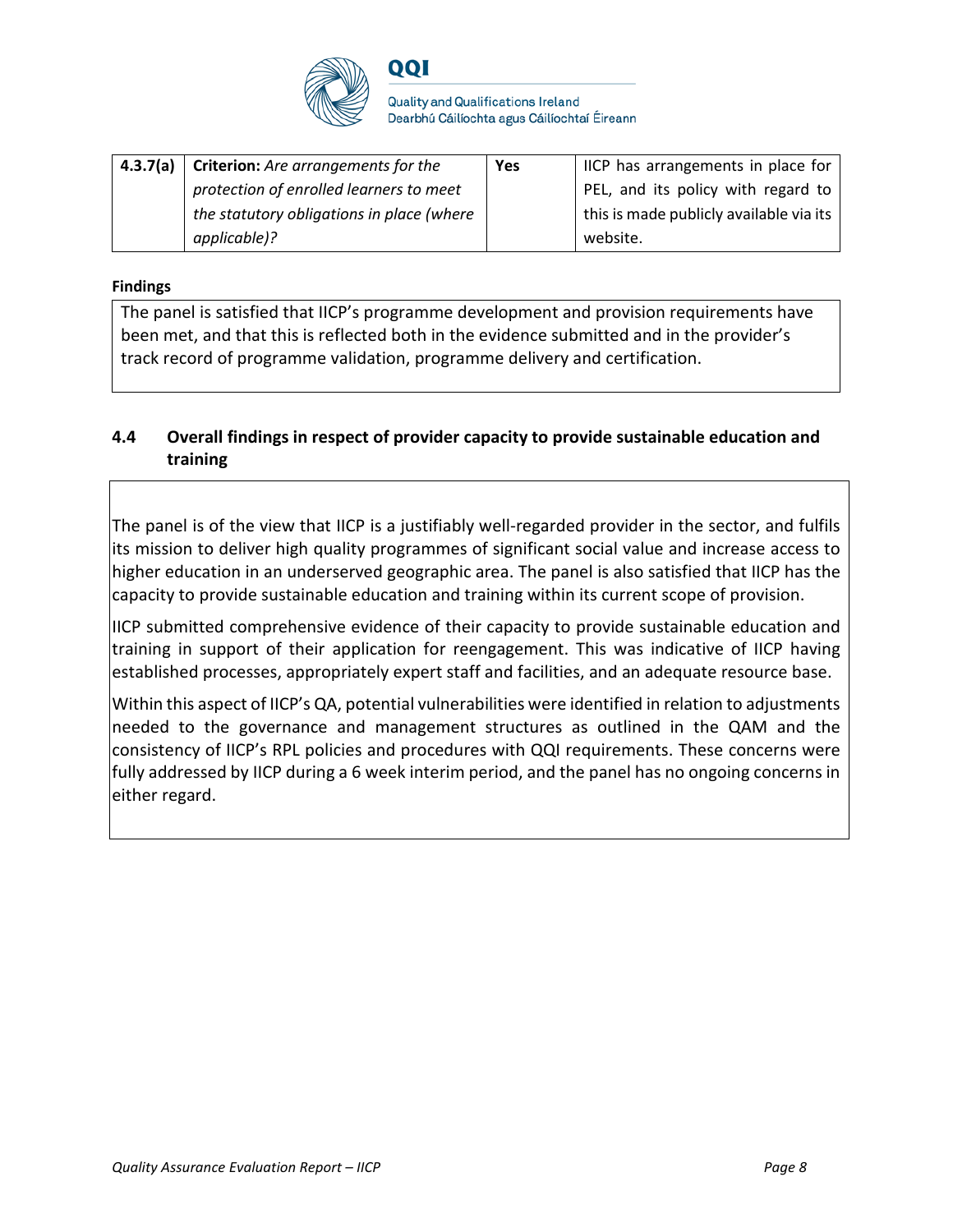

# **Part 5 Evaluation of draft QA Procedures submitted by IICP College**

*The following is the panel's findings following evaluation of IICP's quality assurance procedures against QQI's Core Statutory Quality Assurance Guidelines (April 2016). Sections 1-11 of the report follows the structure and referencing of the Core QA Guidelines.* 

### **1 GOVERNANCE AND MANAGEMENT OF QUALITY**

## *Panel Findings:*

QQI's 2016 Core Statutory Quality Assurance Guidelines require QA systems to ensure that corporate decision-makers within the provider do not exercise undue influence over academic decision-making. Further, a provider's quality management system must include identification of roles and positions responsible for the implementation of quality assurance policies and procedures, which are clearly described and designated.

During an initial presentation to the panel at the site visit, IICP representatives noted that individuals within the organization were retained long term. This enables IICP to facilitate continuity of care for learners and reflects the high level of commitment among the provider's staff. However, IICP representatives also noted that low staff turnover combined with the relatively small scale of the organization meant that key individuals typically held multiple roles. The panel noted in discussions with IICP representatives that vulnerability in relation to governance and management of quality is an issue being grappled with by many providers of similar size and profile within the sector.

During the site visit, the panel's discussions in relation to this dimension of QA sought to clarify the relationships between various bodies identified in IICP's QAM. For example, the Advisory Board and the President, the various academic subcommittees/panels and the Senior Management Team, and the Academic Council and the Senior Management Team. This discussion made clear that while accountability, reporting and advising relationships between these bodies were appropriate in practice, this was not always evident from the description of these relationships in the QAM. The panel and IICP representatives concurred that these descriptions therefore needed to be revised.

The panel also sought to explore how appointments were made to the Academic Council (for example, the appointment of a chairperson) and to gain greater understanding of the Academic Council's terms of reference in relation to its subcommittees. The panel's initial review of the QAM indicated that the chair of the Academic Council is elected by the membership of that body, and that the Senior Management Team plays a role in requesting Academic Council Subcommittees be established. The panel acknowledges the significance of IICP's institutional values and culture in regard to this aspect of the discussion, in that achieving consensus and ensuring all are being heard is important within the organisation. However, the emphasis on collegiality and consensus cannot be allowed to override effective governance and the clear autonomy of academic decision-making (see 6.2.2). The panel was of the view that as appointments to the Academic Council had strategic implications for overall Governance, these were within the remit of the Board of Directors (see 6.1.2 and 6.2.1). The panel was further of the view that the terms of reference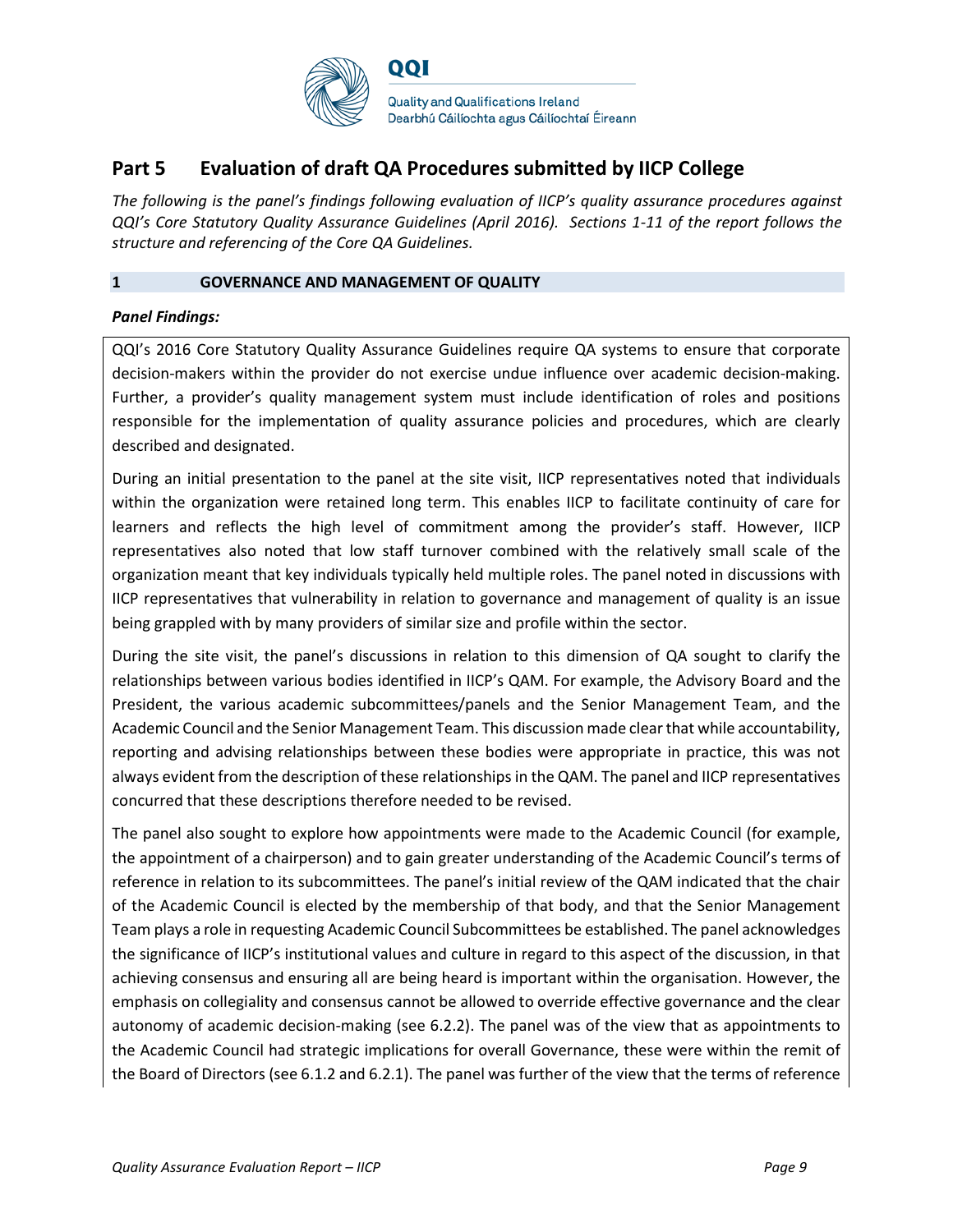

**Quality and Qualifications Ireland** Dearbhú Cáilíochta agus Cáilíochtaí Éireann

for the various subcommittees to the Academic Board, including accountabilities, could benefit from being further defined.

While the panel was confident overall that robust governance structures and effective management were operational at IICP, the panel advised that the language used throughout IICP's QAM needed to be more precise. A revision of the QAM was needed to specifically address how the directionality and intent of relationships was expressed, for example the description of the President's interactions with the Advisory Board could have been usefully rephrased to more clearly reflect that the president seeks advice and/or invites comment from the AB, but does not seek their approval on proposals for the College.

Throughout discussions with IICP during the site visit, the panel noted that in several areas of IICP's operations (for example, admissions, readiness to practice, attendance policies and learner support) decisions were considered on a case by case basis. The panel was of the view that while this was appropriate, the QAM could be strengthened through inclusion of more detail in these areas. The QAM could also usefully include any objective criteria that are used as part of a decision-making process, and these cases could be audited and tracked for consistency.

Following the six week interim period allocated, IICP submitted evidence to the panel that indicated it had comprehensively addressed all of the concerns identified above.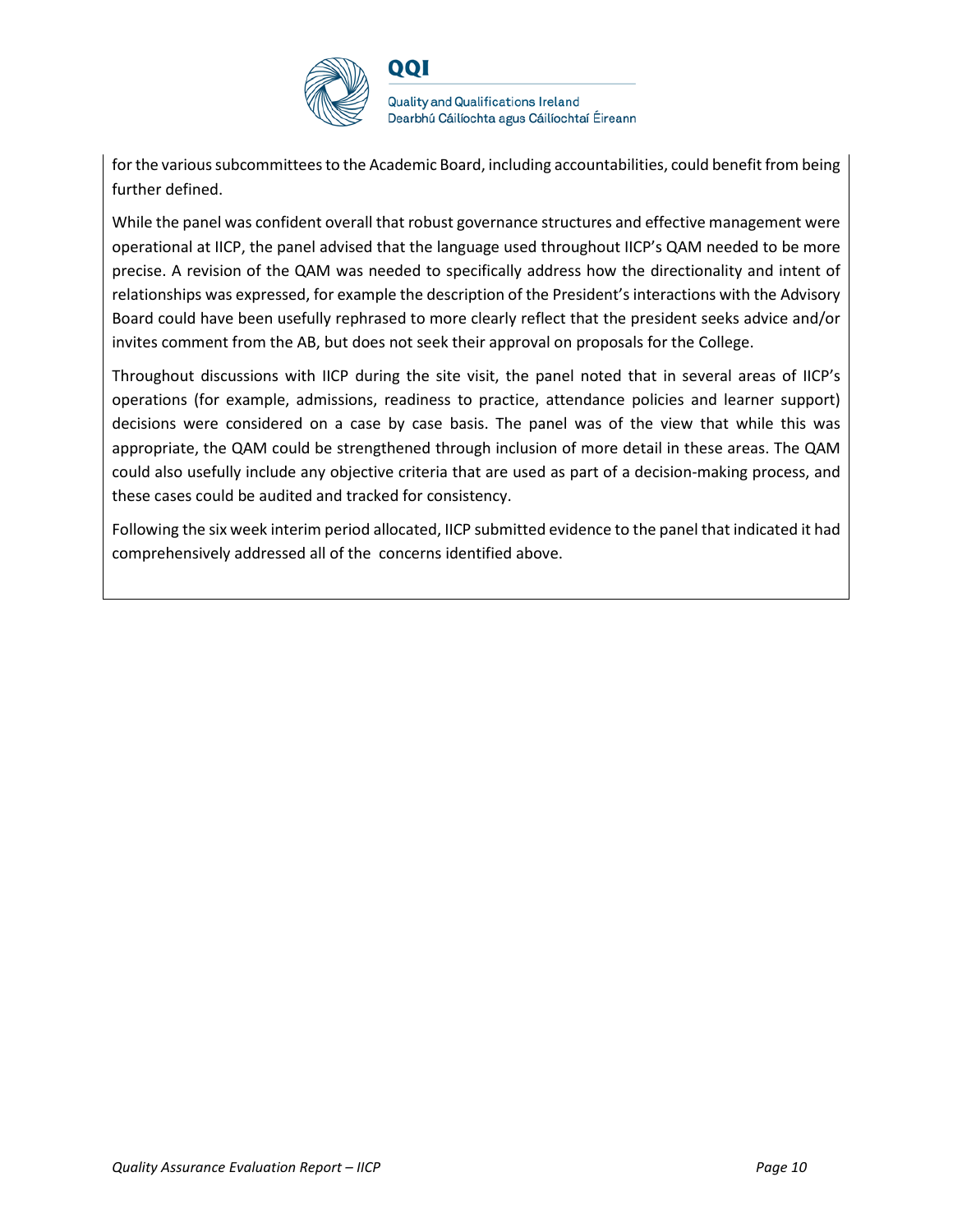

**Quality and Qualifications Ireland** Dearbhú Cáilíochta agus Cáilíochtaí Éireann

### **2 DOCUMENTED APPROACH TO QUALITY ASSURANCE**

#### *Panel Findings:*

Within this dimension of QA, QQI's 2016 Core Statutory Quality Assurance Guidelines require QA systems to be fully documented and include robust documented processes for the assurance of the quality and standards of provision.

The panel was of the view that IICP's documentation is for the most part appropriately aligned to QQI's guidelines, appropriate to the provider context and had formal standing within the provider. Notably, IICP presented evidence to the panel of the provider's extensive consultation with learners on its quality assurance policies and procedures and the formats they were presented in. IICP's QA manager has responsibility for drafting the QAM. However, the consultation process engages the wider community in the generation of the documentation, facilitating a policy community across the provider. The panel further note that the documentation presented was comprehensive in scope, and reflected the provider's commitment as an organisation to quality in programme provision.

It was evident to the panel that QA procedures were reviewed cyclically, and IICP representatives confirmed during the site visit that each area has an end date for this purpose. IICP also encourages ongoing feedback from staff and learners on its processes. This facilitates adjustments if elements of the QA system are not functioning as intended. During the site visit, IICP representatives noted that it is a requirement of all staff that they bring issues with the QA system to the attention of the QA manager or the relevant decision-making body. Other forms of self-monitoring and review, including programmatic review, annual programme reviews and student feedback also provide information to IICP regarding the efficacy of its QA.

In the process of reviewing the documentation prior to the site visit, the panel noted some inconsistencies in references to roles and titles throughout the QAM (for exemplification, the President was on occasion referred to as the Dean; the distinction workplace supervisors and workplace managers was not consistently clear; some duplication of responsibility was apparent where it was ascribed to both course coordinators and the registrar). During discussion with IICP representatives on the day of the site visit, the panel took the opportunity to clarify such examples. IICP staff acknowledged that these inconsistencies needed to be addressed through careful editing of the QAM.

The panel identified addressing this as a straightforward but significant outcome of this stage of IICP's reengagement. The panel advised that where documentation was presented in a narrative style it could usefully be edited to emphasize the specific functional and operational details of the QA system .The panel also noted that following a clarification request made in advance of the site visit, IICP were able to provide substantial documentation that illuminated how particular procedures were implemented in practice. The panel felt that some detail from that response could usefully be incorporated into the documentation. Further clarity could be achieved via a careful review of how language of possibility was used throughout the documentation. Following the six week interim period allocated, IICP submitted evidence to the panel that indicated it had undertaken substantial editing to address these concerns.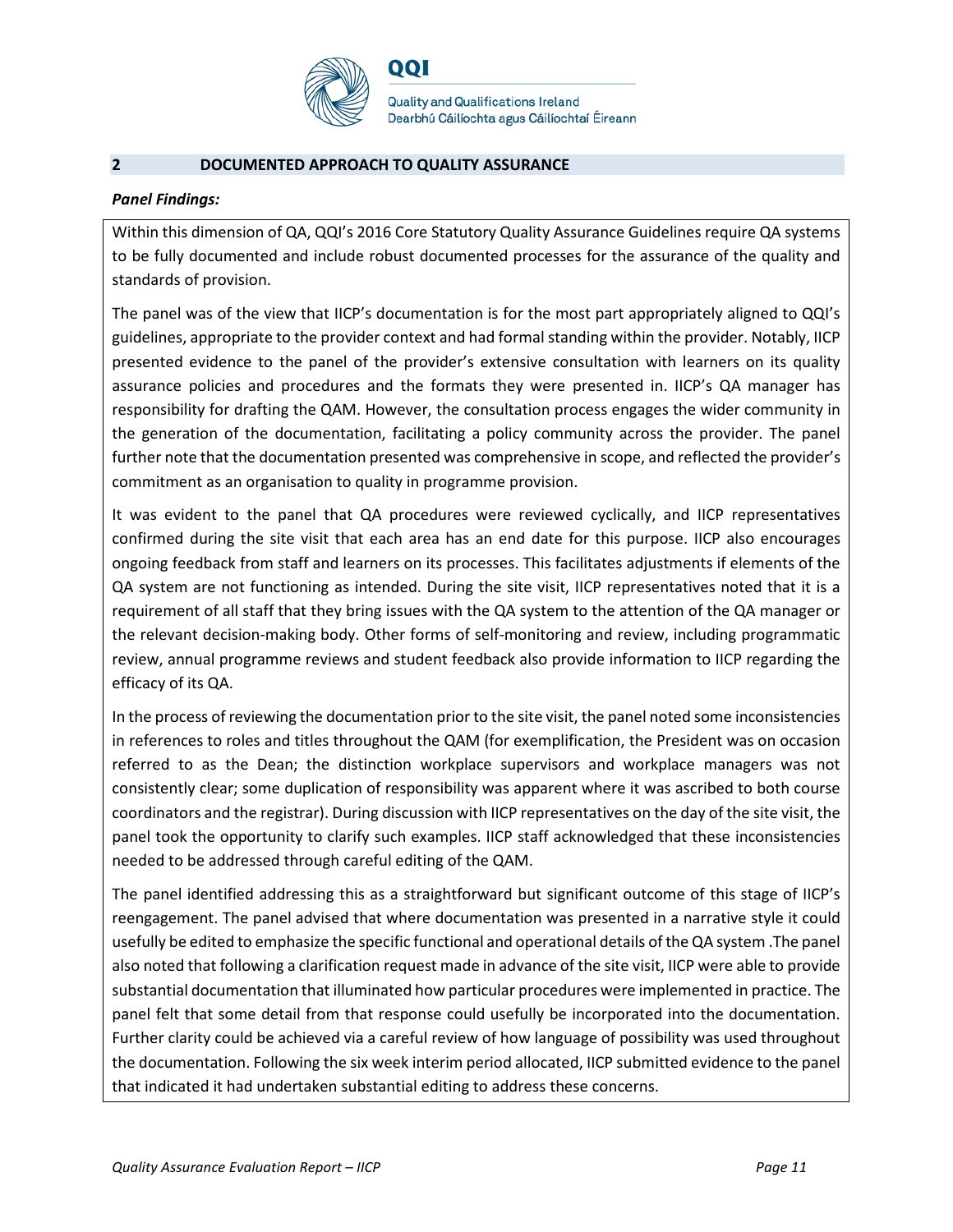

QQI

**Quality and Qualifications Ireland** Dearbhú Cáilíochta agus Cáilíochtaí Éireann

#### **3 PROGRAMMES OF EDUCATION AND TRAINING**

#### *Panel Findings:*

This dimension of QA within QQI's 2016 Core Statutory Quality Assurance Guidelines encompasses the development and approval of new programmes, learner admission, progression and retention and programme monitoring and review.

IICP's policies for new programmes and programme review and revalidation are published on the provider's website. The policy for new programmes sets out the process by which new programmes at IICP, as well as substantial modifications to existing programmes, are developed and approved. IICP's approach is explicitly guided by QQI's guidelines. New programmes may be proposed by any member of staff at IICP, and presented to the Academic Council. The policy accounts for stakeholder and learner consultation, has regard to QQI's Core Validation Criteria and establishes a separation between those who develop learning material (the Programme Development Team) from those who approve it (Academic Council).

With regard to admission, progression and retention policies, during the site visit the panel sought to gain greater understanding of processes at IICP in relation to decision-making for RPL during discussions at the site visit. The panel also sought to clarify that if admissions were appealed, the appeals process would ensure that applicants could appeal to a higher authority, and that the process would exclude individuals involved in making the original decision. For example, that the registrar would handle RPL appeals but not be involved in assessing RPL applications in the first instance. Discussion of how the draft policies and procedures in this area were implemented functionally made clear that good practices in relation to decision-making and appeals are followed by IICP. The panel also engaged in discussion of progression processes at IICP with the College's representatives. This discussion encompassed student withdrawal or deferral in cases including non-payment of fees or issues related to fitness to practice. While it was again evident in discussion that IICP's operations reflect good practice, the panel again held concerns that full transparency and accountability of these processes was not always present in the College's documentation.

The panel was of the view that this area of IICP's documentation needed to be amended to ensure its adherence to QQI's guidelines and good practice principles was adequately reflected in the documented QA. Following the six week interim period allocated, the panel was satisfied that this had been accomplished by IICP.

IICP's policies relevant to programme monitoring and review are published on the provider's website. Discussion during the site visit reflected that IICP's practices are in alignment with QQI's 2016 Core Statutory Quality Assurance Guidelines in this regard, and include ample opportunity for the learner voice to be heard and considered.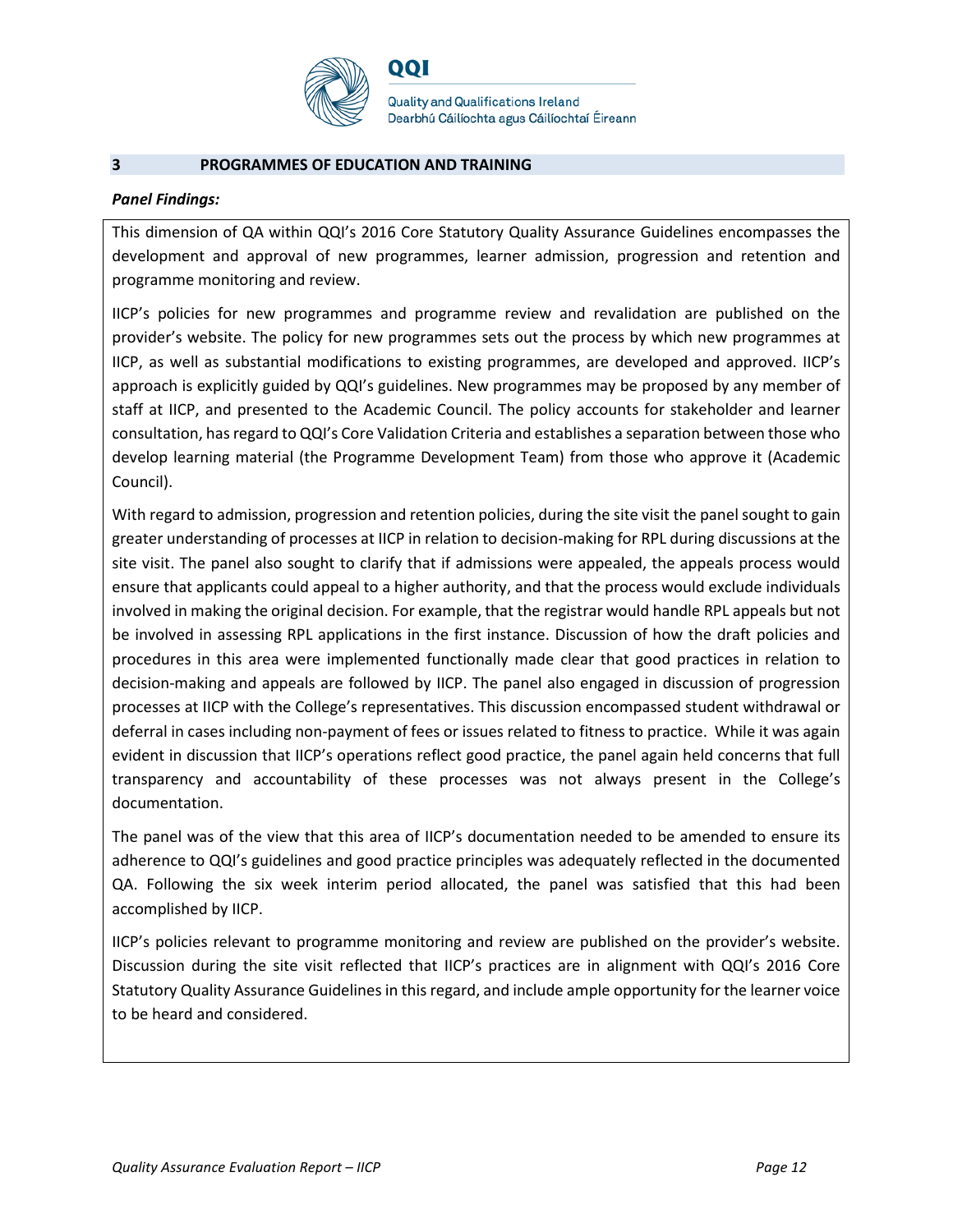

## **4 STAFF RECRUITMENT, MANAGEMENT AND DEVELOPMENT**

## *Panel Findings:*

The panel is satisfied that QQI's Core Statutory Quality Assurance Guidelines in relation to this dimension of QA have been addressed by IICP.

New staff members at IICP are provided with a comprehensive induction to the college ethos, the Teaching, Learning and Assessment strategy and IICP QA system. All new staff members are mentored, including those with experience, and a programme of peer observation of the teaching of skills modules at IICP assists in the consistency of approach. IICP staff can access a lecturer hub on the provider's Moodle, which contains information on teaching, learning & assessment as well as Moodle technical support.

IICP's policies for Quality Assurance of teaching staff, including recruitment and selection, induction and probation and staff development are publicly available on its website. Staff at IICP participate in performance reviews through the provider's Staff Development Dialogue framework, which is also outlined in this section of its published QA.

## **5 TEACHING AND LEARNING**

## *Panel Findings:*

The panel is satisfied that QQI's Core Statutory Quality Assurance Guidelines in relation to this dimension of QA have been addressed by IICP.

During the site visit the panel explored how the Teaching and Learning Strategy at IICP was developed, and the role that stakeholders played in contributing to this. Discussions reflected that this was a highly consultative and student centred process. Pedagogic strategies at IICP are varied and selected as appropriate to the learning outcomes of the programmes and modules taught. All programmes are taught face to face, and may utilize a mix of didactic, experiential and clinical work. Teaching strategies include small group work, small group clinical supervision and process and interpersonal process (IPR) recall, which is effectively reflective practice. IICP teaching staff spoke with the panel in detail about the provider's approaches, and it was evident that there is a deep commitment at IICP to the learner and learning experience. IICP staff also identified that module feedback was used to inform adjustments and adaptations as required across all programmes. The panel noted one item of specific advice for IICP as an outcome of discussions in this area, pertaining to the current practice of having Exam Boards granting final approval for extensions, which the panel saw as an unnecessary requirement (see 6.2.7).

This dimension of QA also encompasses off-campus learning environments, and the panel discussed learner preparation for practice and QA of clinical placements with the panel. The latter includes screening and vetting of placement providers, and includes a site visit prior to a learner being endorsed to undertake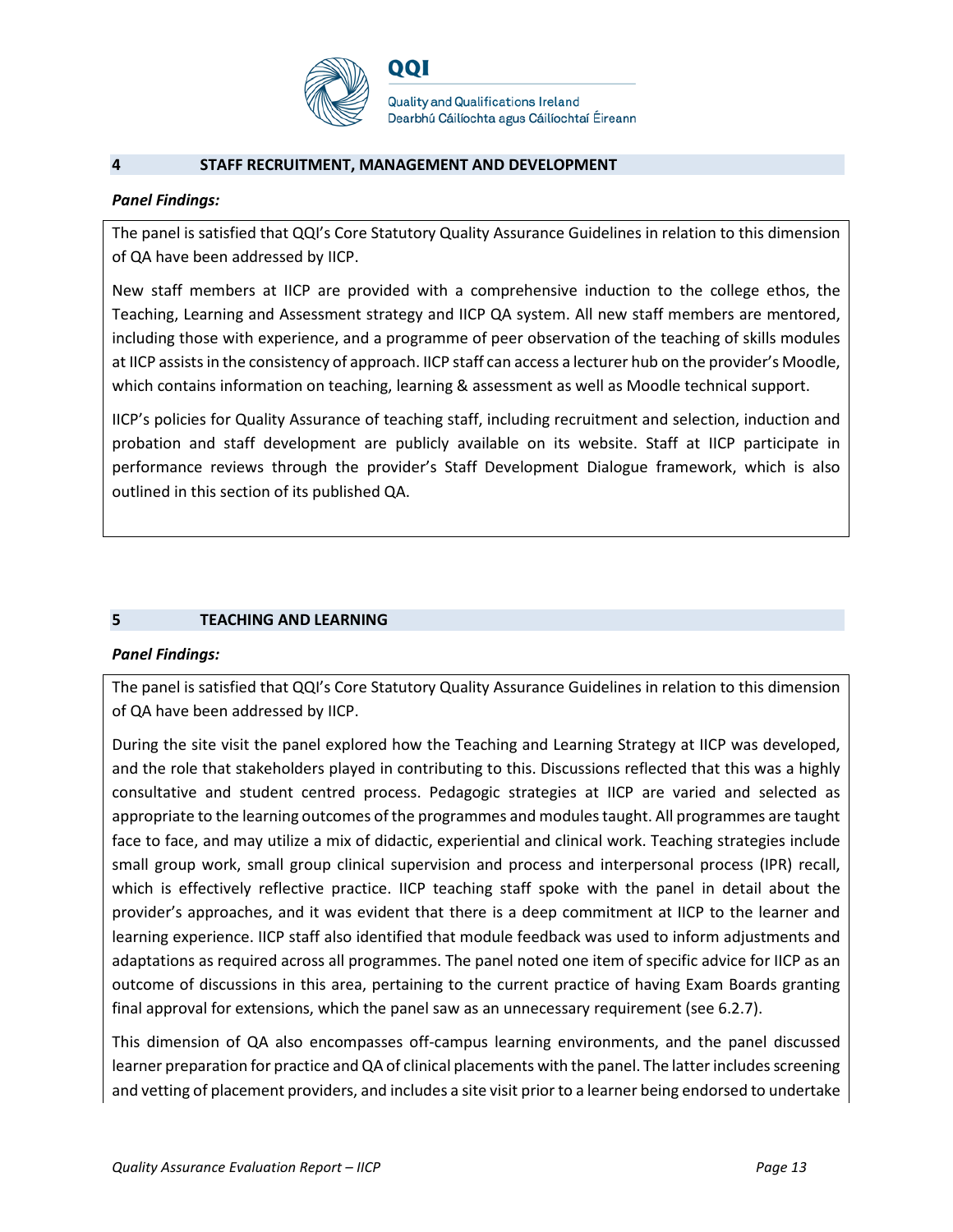

QQI

**Quality and Qualifications Ireland** Dearbhú Cáilíochta agus Cáilíochtaí Éireann

a placement with a new placement provider. Communications with placement providers are ongoing, with site managers completing reports for IICP. Faculty see the clinical placement as an extension of the classroom. There is oversight and governance of the clinical placement for this reason. The panel has provided an item of specific advice to the provider with regard to this aspect of programme delivery, which pertains to clarifying tasks, roles and responsibilities in relation to placement management and coordination in the QAM (see 6.2.6).

The panel sought to also understand what mechanisms were in place to ensure objectivity in judgements regarding learners' readiness to practice. Discussions indicated that this was a phased process; learners undertake a self-assessment first utilizing some objective criteria, and faculty consider this in their evaluations. This was characterised by IICP representatives as a blend of self-evaluation by the learner and co-evaluation by the faculty.

This dimension of QA also requires that providers have procedures for dealing with learner appeals. IICP does have an appeals process indicated within its QAM. However, the panel has noted an item of specific advice to the provider pertaining to this (6.2.3). This pertains to the need to specifically outline that learners have the right to appeal decisions to a higher authority, and that the original decision-maker will not be involved in the adjudication of any appeal.

## **6 ASSESSMENT OF LEARNERS**

## *Panel Findings:*

The panel is satisfied that QQI's Core Statutory Quality Assurance Guidelines in relation to this dimension of QA have been addressed by IICP.

During the site visit the panel sought to understand assessment practices at IICP in more detail, and to clarify questions arising from advance review of the documentation, for example, that four attempts at any piece of assessment were allowable except where professional accreditation requirements demand otherwise. The discussion was wide ranging, and extended to adjacent policies on academic impropriety and the exclusion of some CPD programme offerings from the assessment policy. The panel noted one item of specific advice to IICP as an outcome of this discussion, which pertained to addressing issues of academic integrity/impropriety separately to issues of professional misconduct separately within the QA policies and procedures (see 6.2.5).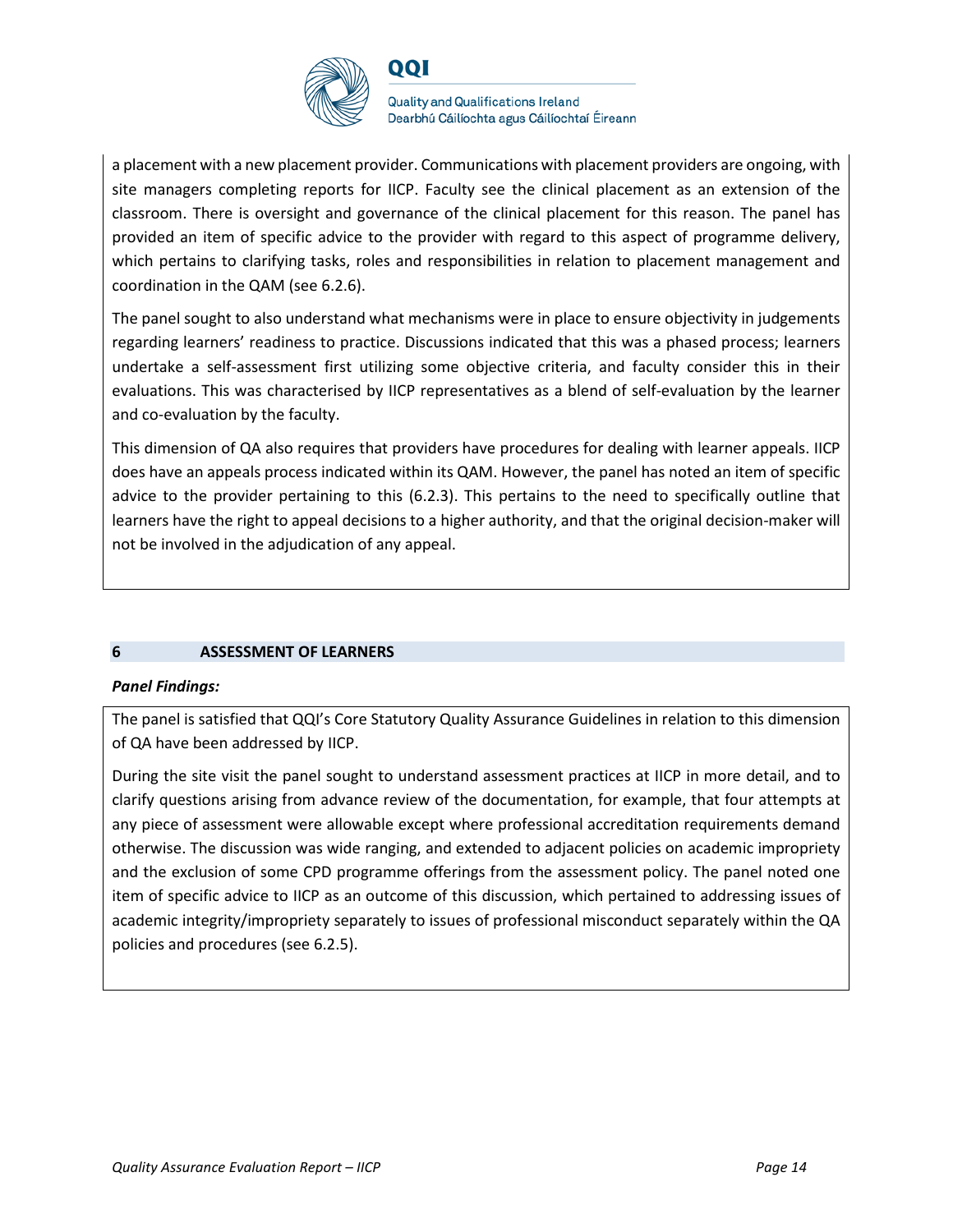

QQI

**Quality and Qualifications Ireland** Dearbhú Cáilíochta agus Cáilíochtaí Éireann

#### **7 SUPPORT FOR LEARNERS**

#### *Panel Findings:*

The panel is satisfied that QQI's Core Statutory Quality Assurance Guidelines in relation to this dimension of QA have been comprehensively addressed by IICP.

Learners at IICP are offered a comprehensive induction, commencing with an email welcome and a welcome pack to each module containing information and assessment details. The 'by your side' learner support programme runs at IICP alongside other modules, and lecturers are aware of this support for their learners. Support is provided to learners in areas including understanding rubrics and comprehending academic language. Learner support is also very closely linked to progression milestones to facilitate learner success, and may focus on skills, writing or performance competencies as required. Additional resources for self-directed learning are available and learners are sign-posted to these within modules. During the site visit IICP representatives articulated that the intended outcome of the learner support programme was to ensure that there was a consistent and continuing process of learner support and that this was articulated to IICP learners through action. Feedback from learners was noted to have been extremely positive. Notably, former students at IICP are sometimes engaged to assist in delivering aspects of the learner support programme, which has been well-received by current learners.

As noted in a commendation in Section 3.1 of this report, learners at IICP have opportunities to contribute to the provider's QA system. Formal and informal mechanisms are in place to ensure learners can make representations to the College about matters of general concern.

## **8 INFORMATION AND DATA MANAGEMENT**

#### *Panel Findings:*

The panel is satisfied that QQI's Core Statutory Quality Assurance Guidelines in relation to this dimension of QA have been addressed by IICP.

During the site visit discussions with IICP representatives encompassed current systems for data management and the phasing in of a new purpose build student information system currently in testing mode. This system, to be in operation by the close of 2019, would enhance the efficiency of data management systems at the provider. IICP's transition to the new system includes a risk mitigation strategy, whereby old systems would be maintained alongside the implementation for an extended period. Discussions also encompassed informed consent procedures for recordings of clinical practice that are assessed, and how these are GDPR compliant. IICP confirmed that the informed consent forms include appropriate detail that both a client and placement provider would require, including the purpose of recordings and the cooling off period. IICP noted that all data management activities are under continual review to ensure GDPR compliance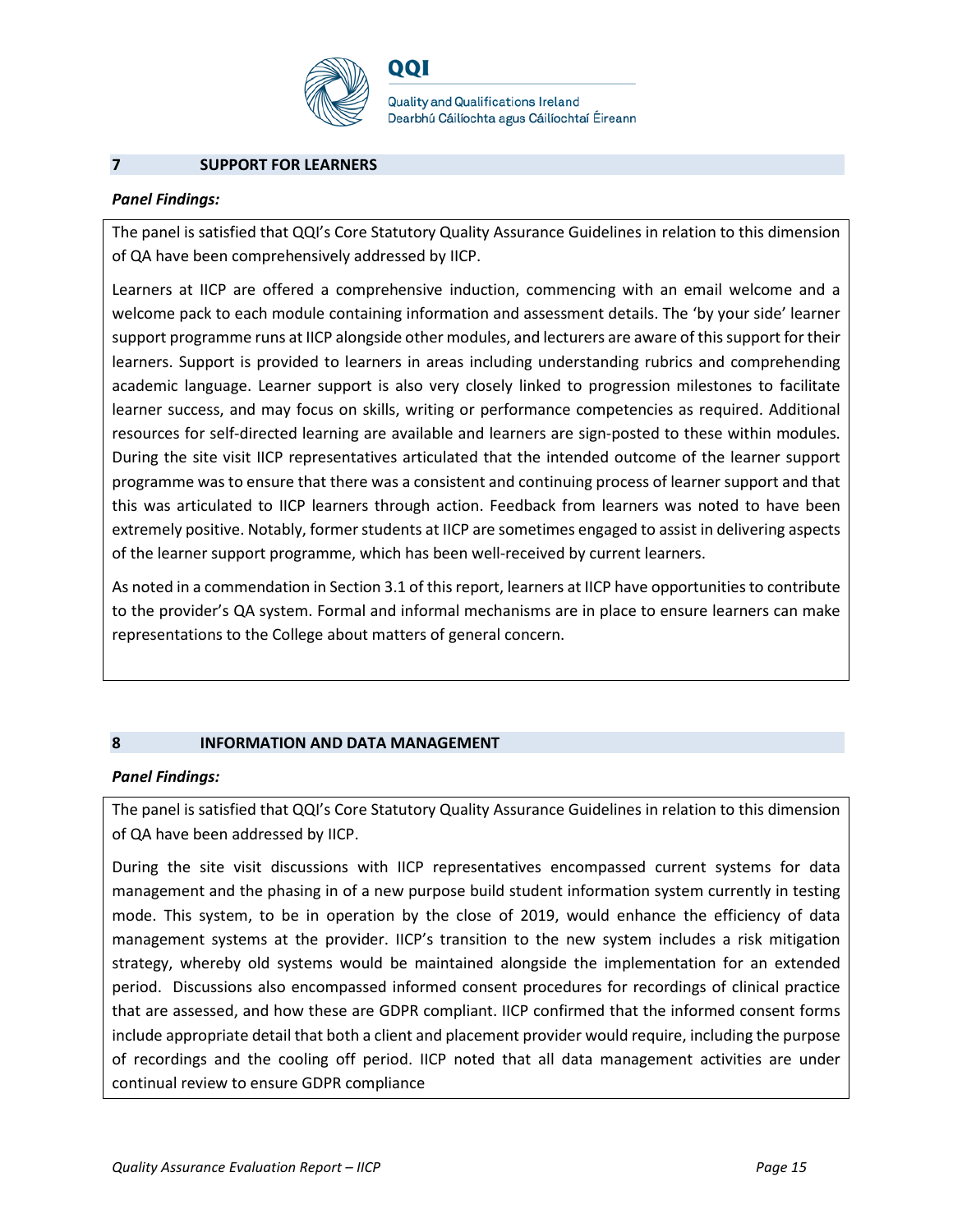

#### **9 PUBLIC INFORMATION AND COMMUNICATION**

#### *Panel Findings:*

The panel is satisfied that QQI's Core Statutory Quality Assurance Guidelines in relation to this dimension of QA have been addressed by IICP.

IICP publishes QA policies and procedures, alongside a number of other documents on its website. The IICP College Public Information Policy is among these.

Comprehensive programme information, outlining entry routes and information regarding awards the programmes lead to. Learner information is also provided within a learner handbook, and in programme specific welcome packs. Details of PEL arrangements are outlined on the website.

## **10 OTHER PARTIES INVOLVED IN EDUCATION AND TRAINING (incl. Apprenticeships)**

#### *Panel Findings:*

The panel is satisfied that QQI's Core Statutory Quality Assurance Guidelines in relation to this dimension of QA have been addressed by IICP.

IICP does not engage in external partnerships or collaborative programme provision. IICP delivers two IACP accredited programmes and actively engage with professional bodies and research in the discipline.

## **11 SELF-EVALUATION, MONITORING AND REVIEW**

#### *Panel Findings:*

The panel is satisfied that QQI's Core Statutory Quality Assurance Guidelines in relation to this dimension of QA have been addressed by IICP.

IICP has separate Programme Boards for each of its programmes, and facilitates communication between these as appropriate. Both quantitative and qualitative data, including learner feedback, learner outcomes and grade distributions are reviewed by Programme Boards. Self-monitoring and review is cyclical, and encompasses internal and external reviews as well as annual reports.

IICP's College Monitoring and Evaluation Policy is published among the policies on its website. This policy is guided by QQI's guidelines, the European Standards & Guidelines (ESG) and Irish Association for Counselling & Psychotherapy's (IACP) annual monitoring protocol. The policy encompasses ongoing monitoring activities at IICP, and outlines responsibilities and roles with regard to these. Overall responsibility at IICP for ensuring that the procedures for programme monitoring, programme review and module reviews are fit for purpose and being implemented at regular intervals rests with the Academic Council.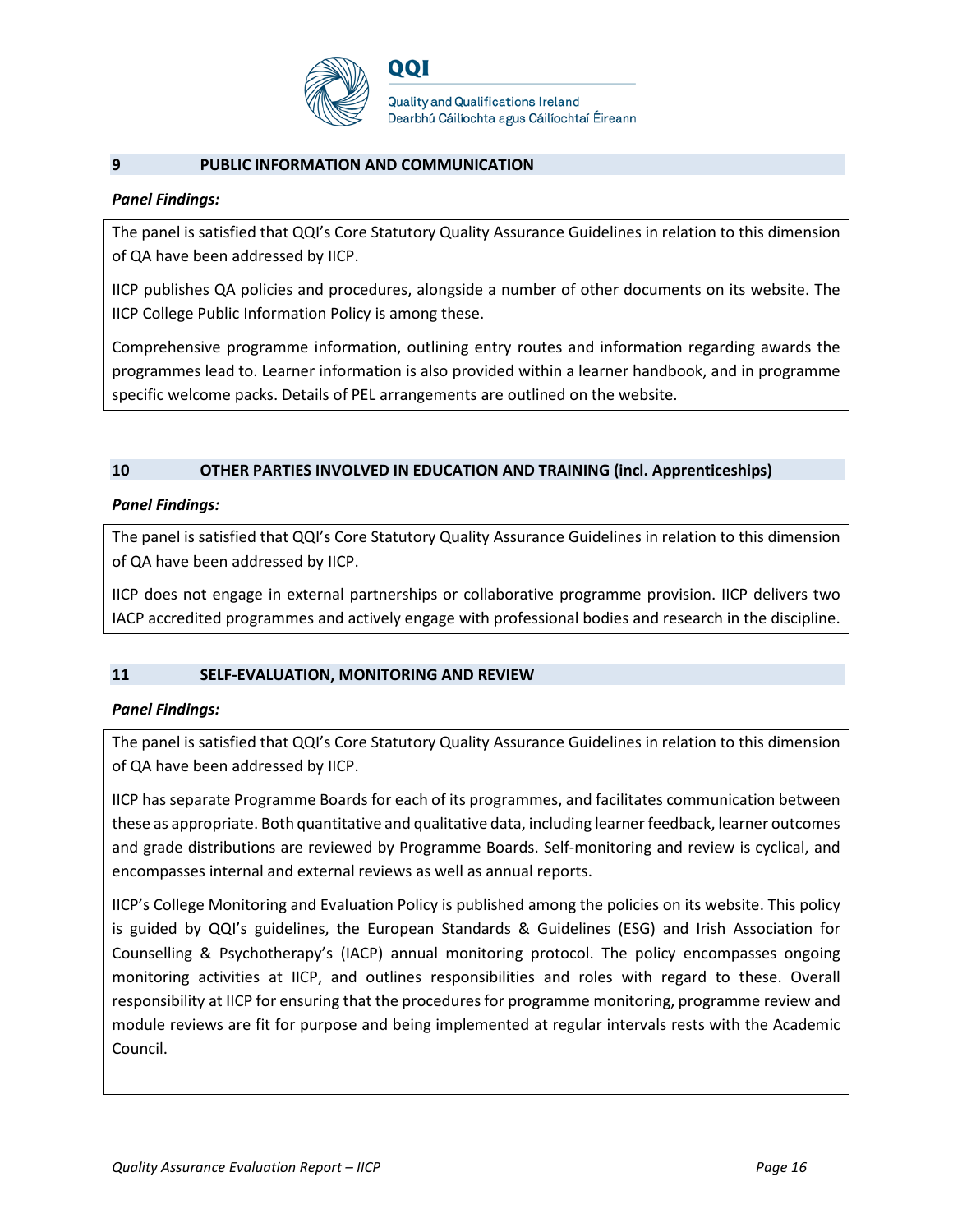

# **Evaluation of draft QA Procedures - Overall panel findings**

As outlined in Section 3.1 of this report, the panel's review of IICP's draft QA procedures and site visit to the provider has led to a number of commendations on areas of demonstrated excellence. The panel is pleased to be able to recommend approval of IICP's draft QA procedures.

# **Part 6Mandatory Changes to QA Procedures and Specific Advice**

The following proposed mandatory changes and items of specific advice were identified at the conclusion of the site visit on 8<sup>th</sup> October, 2019 by the panel. As these issues were considered discrete, and the panel was of the view they could be addressed relatively quickly by the IICP, the panel availed of its option to defer its decision to allow the provider 6 weeks to address the issues identified.

The panel reconvened on the  $12<sup>th</sup>$  of December to evaluate the evidence submitted by IICP that it had implemented the required changes. The panel was satisfied at that time that IICP had adequately addressed the issues set out in Sections 6.1 and 6.2 of this report.

The revised documentation was found to be clear and easy to navigate. The panel noted that although tracked changes should be removed and some typographical errors addressed prior to publication, the document was overall comprehensive yet concise. IICP's responses to the interim report from the panel were well-considered, detailed and appropriate. Moreover, the panel was of the view that IICP had demonstrated professionalism and grace in their interactions with the panel and receptivity to the panel's feedback.

## **6.1 Mandatory Changes**

With regard to Governance and Management:

- 6.1.1 The current QAM needs to be amended to address inconsistencies and clearly distinguish between reporting relationships (which entail accountability) and advisory relationships (which entail provision of information only). Greater precision is needed in the language use in the QAM to facilitate clarity for all stakeholders.
- 6.1.2 It is within the remit of the Board of Directors to establish the Terms of Reference for, and appoint the chair of, the Academic Council. The current Terms of Reference should be amended to reflect this, and future chairs should be appointed by the Board of Directors. There must be no overlap of membership between the Board of Directors and the Academic Council to ensure academic autonomy of the latter.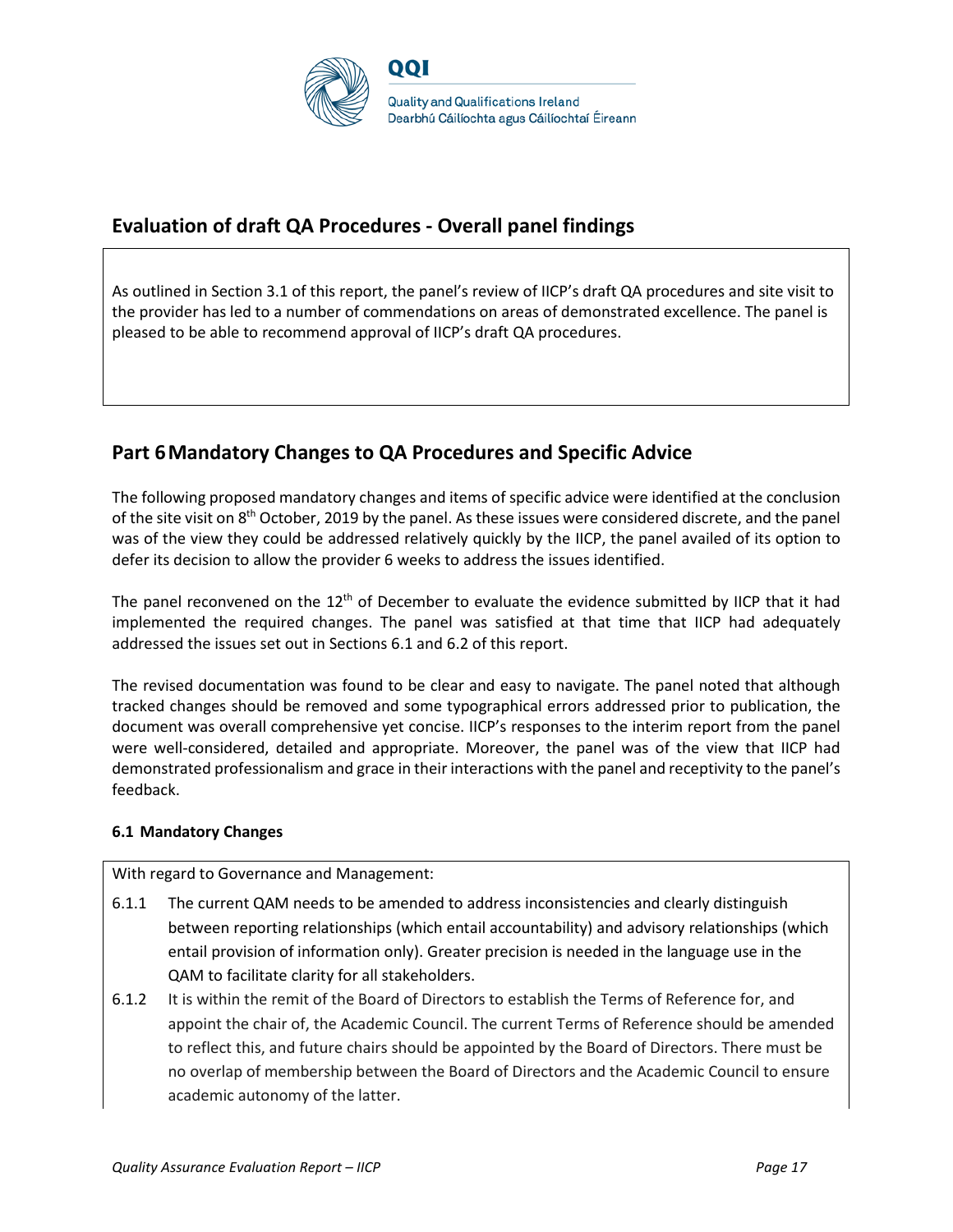

- 6.1.3 The Terms of Reference for the subcommittees of the Academic Council must be expanded to more clearly outline their role in decision-making, accountabilities and responsibilities and to explicitly refer to the policies and procedures relevant to their function.
- 6.1.4 Review the QAM for inconsistencies. Clearly delineate tasks, roles and responsibilities of named decision-makers. Cross-reference between interrelated or intersecting policies and procedures. Edit for accuracy of titles and consistent use of terminology.
- 6.1.5 Review policies and procedures related to RPL to ensure their consistency with QQI's requirements.

## **6.2 Specific Advice**

| 6.2.1 | The panel encourages IICP to consider appointing an appropriately qualified external chair to     |
|-------|---------------------------------------------------------------------------------------------------|
|       | the Academic Council.                                                                             |
| 6.2.2 | The emphasis on decision-making by consensus in the Terms of Reference for the Academic           |
|       | Council should be amended to more clearly reflect that this is an aspiration, not a requirement.  |
| 6.2.3 | Specify within the QAM that learners have the right to appeal decisions to a higher authority     |
|       | within the College, and that where an appeal is made that the original decision-maker is not      |
|       | involved in adjudication of the appeal.                                                           |
| 6.2.4 | Where evaluations are made or decisions taken on a case by case basis (for example, in relation   |
|       | to RPEL applications or in determining fitness to practice) a consistency of approach needs to be |
|       | more transparently articulated in the QAM. Examples of how to do this might include stating       |
|       | any objective criteria that are used as part of a decision making process in the QAM, or          |
|       | establishing committees tasked with evaluating routine processes, such as RPL applications. This  |
|       | should include auditing and tracking of cases, including outcomes.                                |
| 6.2.5 | Address issues of academic integrity/impropriety and issues of professional misconduct            |
|       | separately within the QA policies and procedures.                                                 |
|       |                                                                                                   |

- 6.2.6 Clarify tasks, roles and responsibilities in relation to placement management and coordination.
- 6.2.7 Reconsider the current policy of having exam boards make final approvals on extensions.
- 6.2.8 In relation to any policy or procedure that must be enacted within a specific, indicative time frame, make this explicit in the relevant policies, appropriate course resources, learner handbooks and public information.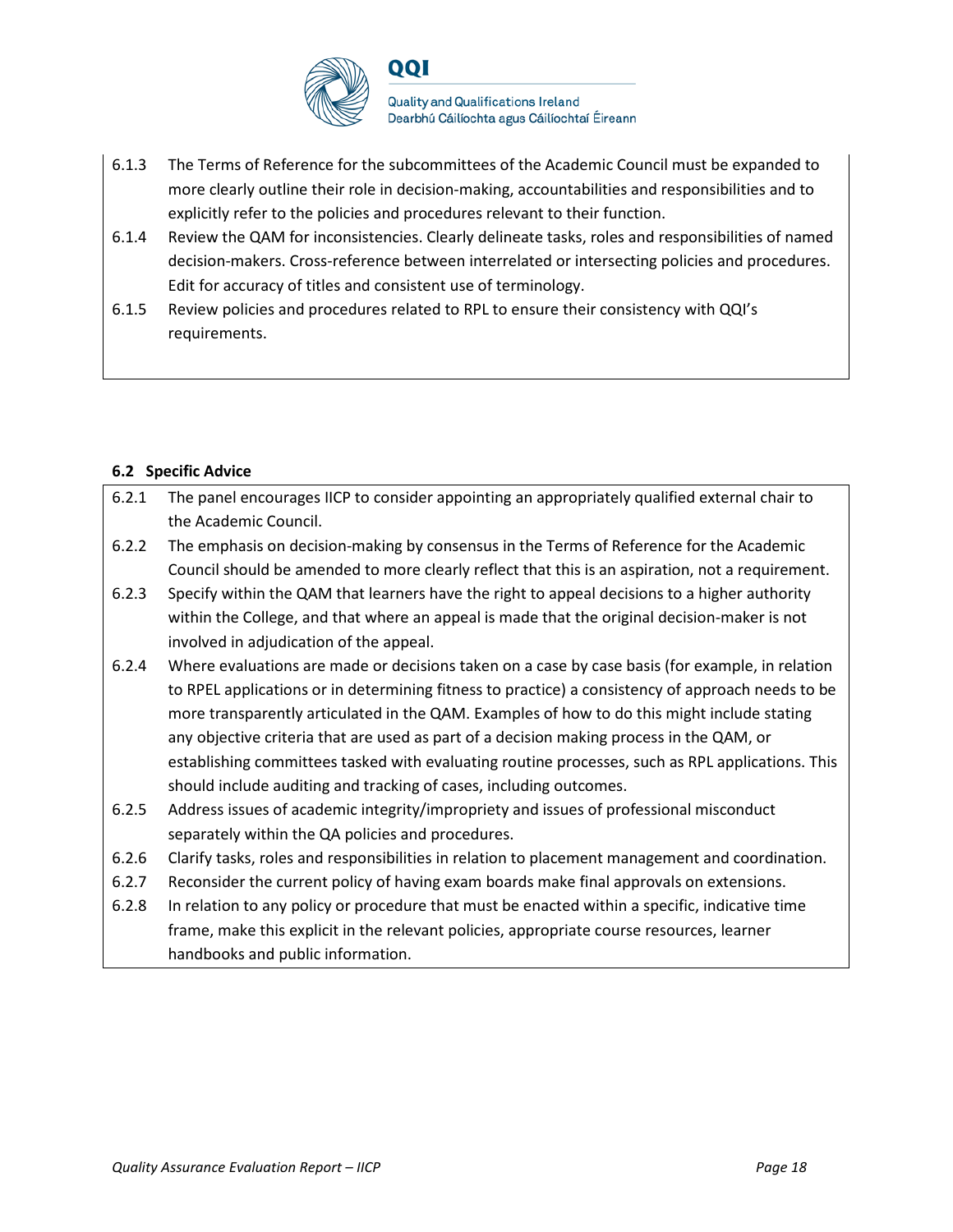

# Part 7 Proposed Approved Scope of Provision for this provider

| $NFA$ Level(s) – min and max | <b>Award Class(es)</b> | <b>Discipline areas</b>   |
|------------------------------|------------------------|---------------------------|
| $6 - 9$                      | Major, Minor and SPA   | <b>Health and Welfare</b> |

# **Part 8 Approval by Chair of the Panel**

This report of the panel is approved and submitted to QQI for its decision on the approval of the draft Quality Assurance Procedures of IICP.

**Barlaw fform** 

Date: 17<sup>th</sup> December 2019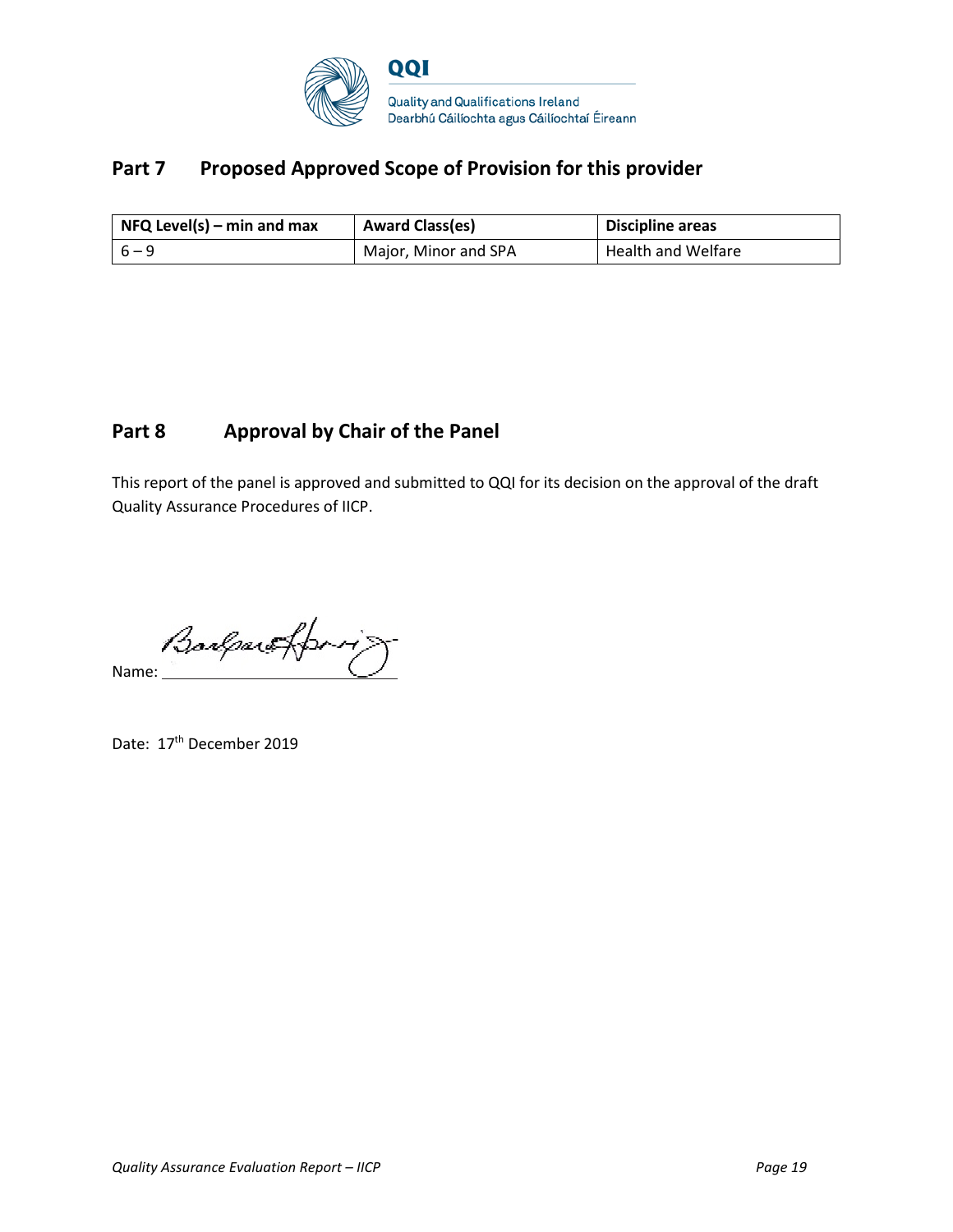

# **Annexe 1: Documentation provided to the Panel in the course of the Evaluation**

| Document                                                                                                                                                        | Related to                       |
|-----------------------------------------------------------------------------------------------------------------------------------------------------------------|----------------------------------|
| <b>Updated Organisational Chart and Reporting</b><br>Relationships                                                                                              | Governance and Management        |
| Outline of consultation process used in the<br>development of the QAM                                                                                           | Documented Approach to QA        |
| An example of consultation process used with<br>students: (Correspondence with Learner<br>Representative in MA in Pluralistic Counselling<br>and Psychotherapy) | Learner Support & Representation |
| Mid-Term review of Strategic Plan 2018 - 2020                                                                                                                   | Governance and Management        |

# **Annexe 2: Provider staff met in the course of the Evaluation**

Name Role/Position

| Dr. Marcella Finnerty | <b>College President</b>            |
|-----------------------|-------------------------------------|
| Dr. Aine O'Reilly     | Senior Manager in Quality Assurance |
| Ms. Marisa Finnerty   | Legal Counsel and Director          |
| Ms. Caitriona Kearns  | Director of Registry & Operations   |
| Mr. David O'Regan     | <b>Head of Academic Studies</b>     |
| Mr. Eddie Darby       | Chair of Senior Management Team     |

| Prof. Michael O'Rourke | Professor                  |
|------------------------|----------------------------|
| Mr. Dermot O'Neill     | Programme Leader           |
| Ms. Ann Frey           | Programme Leader           |
| Ms. Gayle Doyle        | Programme Leader           |
| Ms. Frankie Brown      | Assistant Programme Leader |
| Mr. Christy Kenneally  | Senior Lecturer            |
| Mr. Stephen Rowen      | Senior Lecturer            |
| Ms. Eileen Finnegan    | Senior Lecturer            |
| Ms. Clair Bel Maguire  | Lecturer                   |
| Mr. Shay Hogan         | Associate Lecturer         |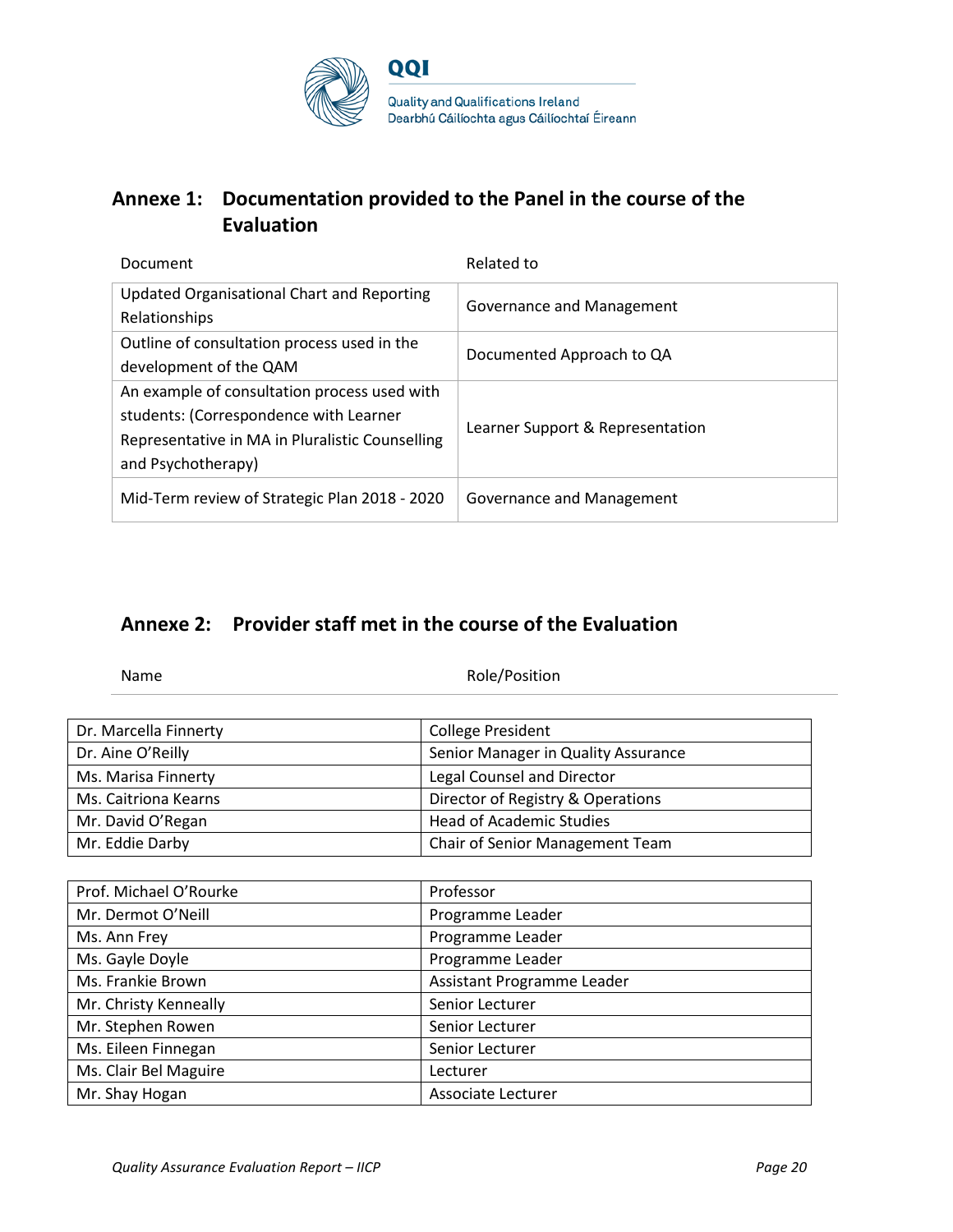

Quality and Qualifications Ireland<br>Dearbhú Cáilíochta agus Cáilíochtaí Éireann

| Ms. Diana Selak O'Reilly | Associate Lecturer              |
|--------------------------|---------------------------------|
| Dr. Dena Ginsberg        | Assistant Manager in Registry   |
| Ms. Pamela Patchell      | Programme Coordinator           |
| Ms. Frankie Brown        | <b>Student Support Manager</b>  |
| Ms. Laura Pierce         | Admissions and Office Manager   |
| Mr. Roderick Smyth       | <b>Financial Controller</b>     |
| Mr. Kevin Smith          | <b>Technology Manager</b>       |
| Mr. Jordan Buchanan      | <b>Educational Technologist</b> |
| Ms. Dion O'Brien         | College Administrator           |
| Ms. Fiona Dunne          | <b>Accounts Administrator</b>   |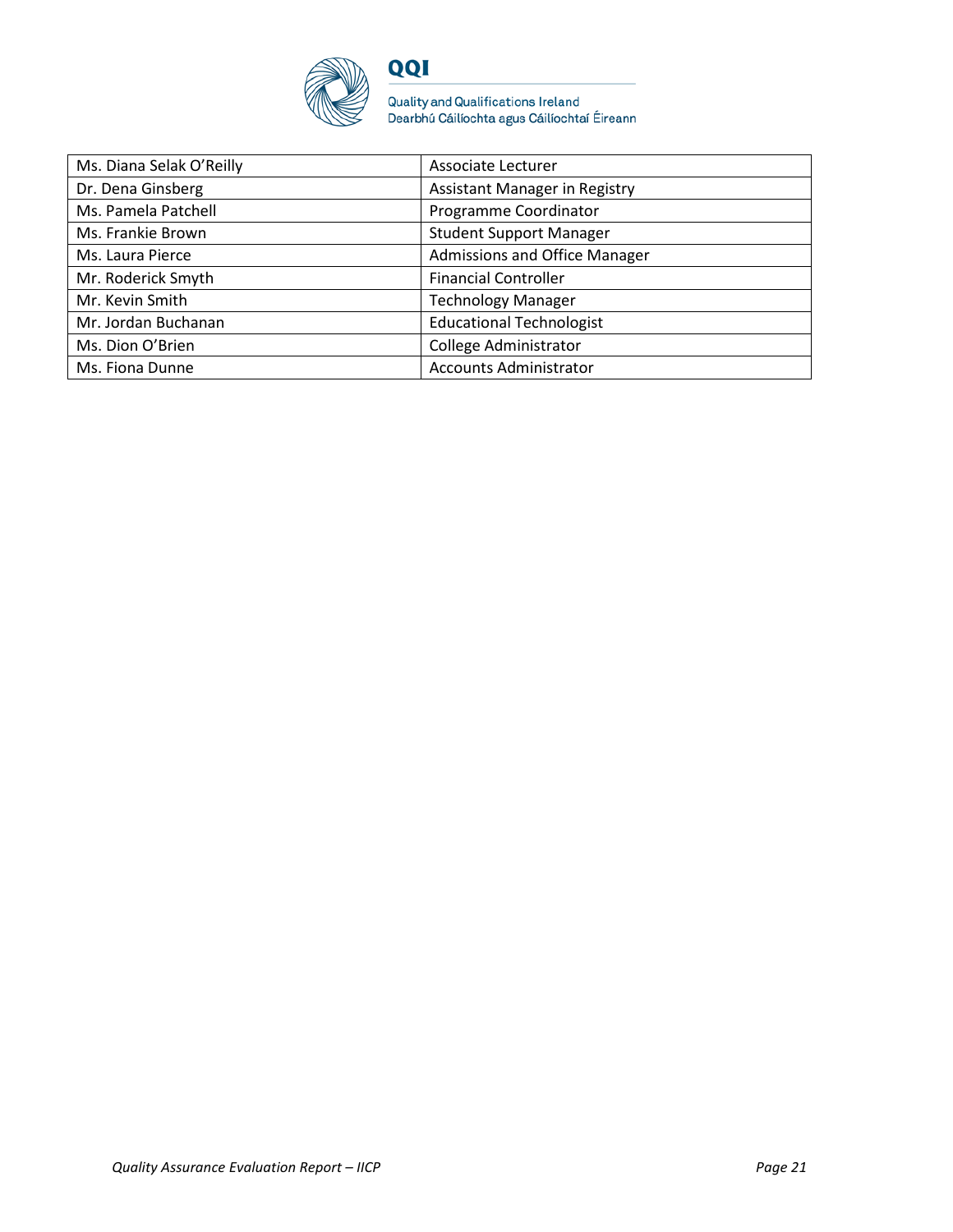

# **LEARN · GROW · SUCCEED**

**Response Document: Six Week Deferral** 

**Panel Visit 08 October 2019**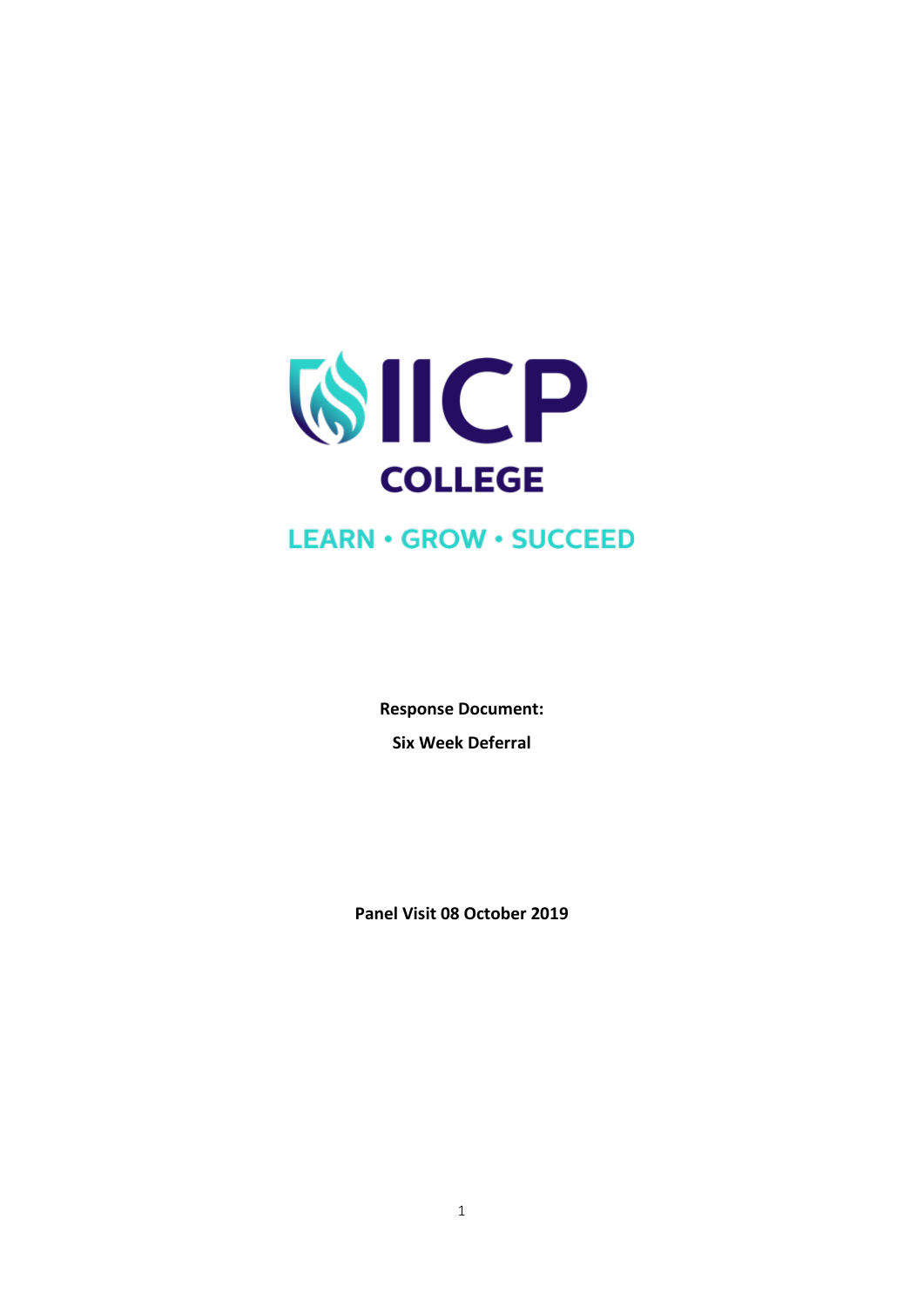## **Table of Contents**

| Specific Advice 5: Academic Impropriety and Issues of Professional Misconduct 11 |  |
|----------------------------------------------------------------------------------|--|
|                                                                                  |  |
|                                                                                  |  |
|                                                                                  |  |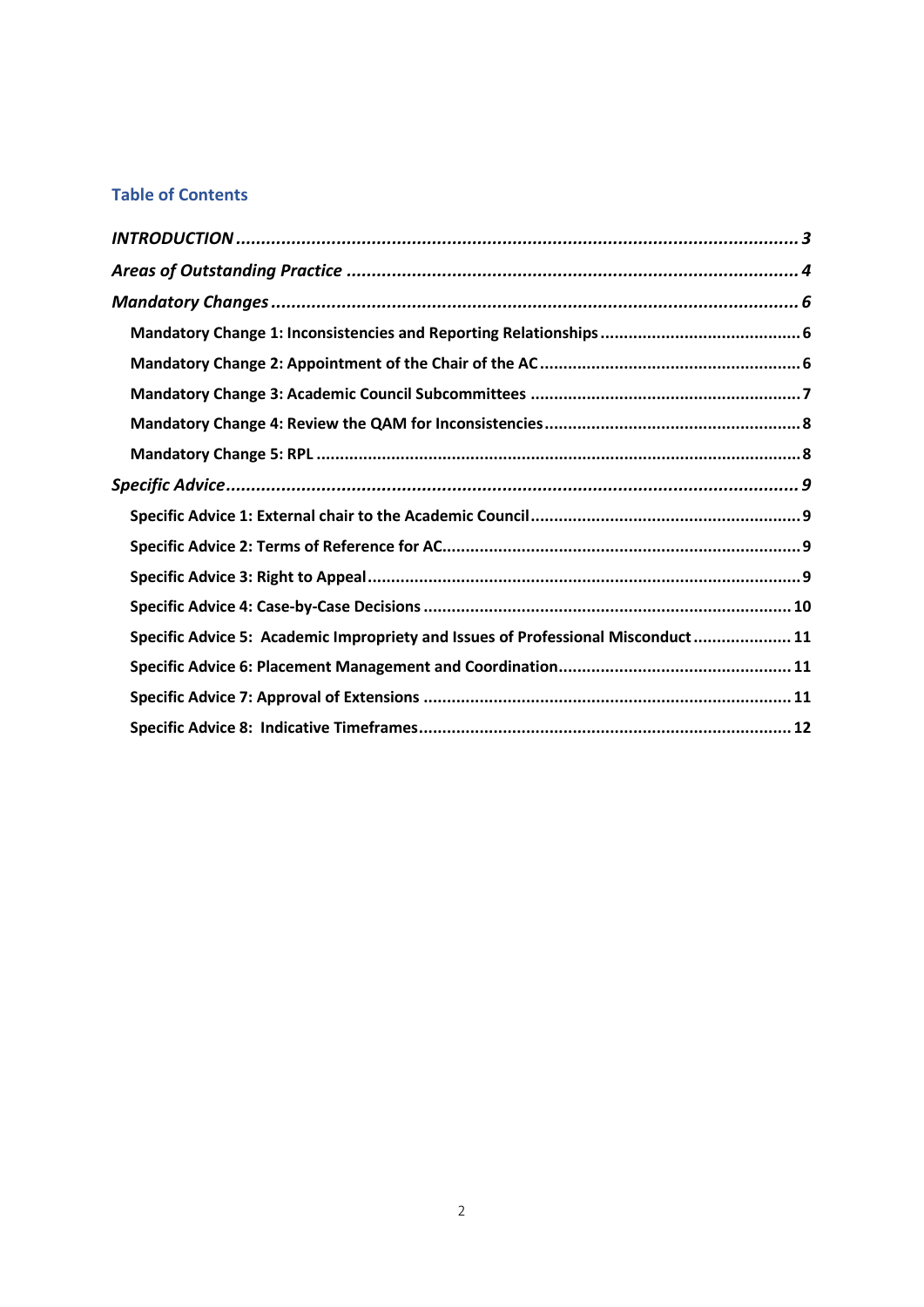## <span id="page-23-0"></span>**INTRODUCTION**

IICP College welcomes the report of the independent panel convened to consider the College's reengagement with QQI. The College would like to express its gratitude for the time and commitment given by the panel members to the review process. Their collegial and supportive feedback has enabled the College to enhance its QA procedures.

The College appreciates the panel's findings and commendations. The College accepts and supports the panel's identification and findings in respect of mandatory changes, specific advices and commendations.

The College response to the report is presented below under the following headings:

- o Areas of Outstanding Practice
- o Mandatory Changes
- o Specific Advice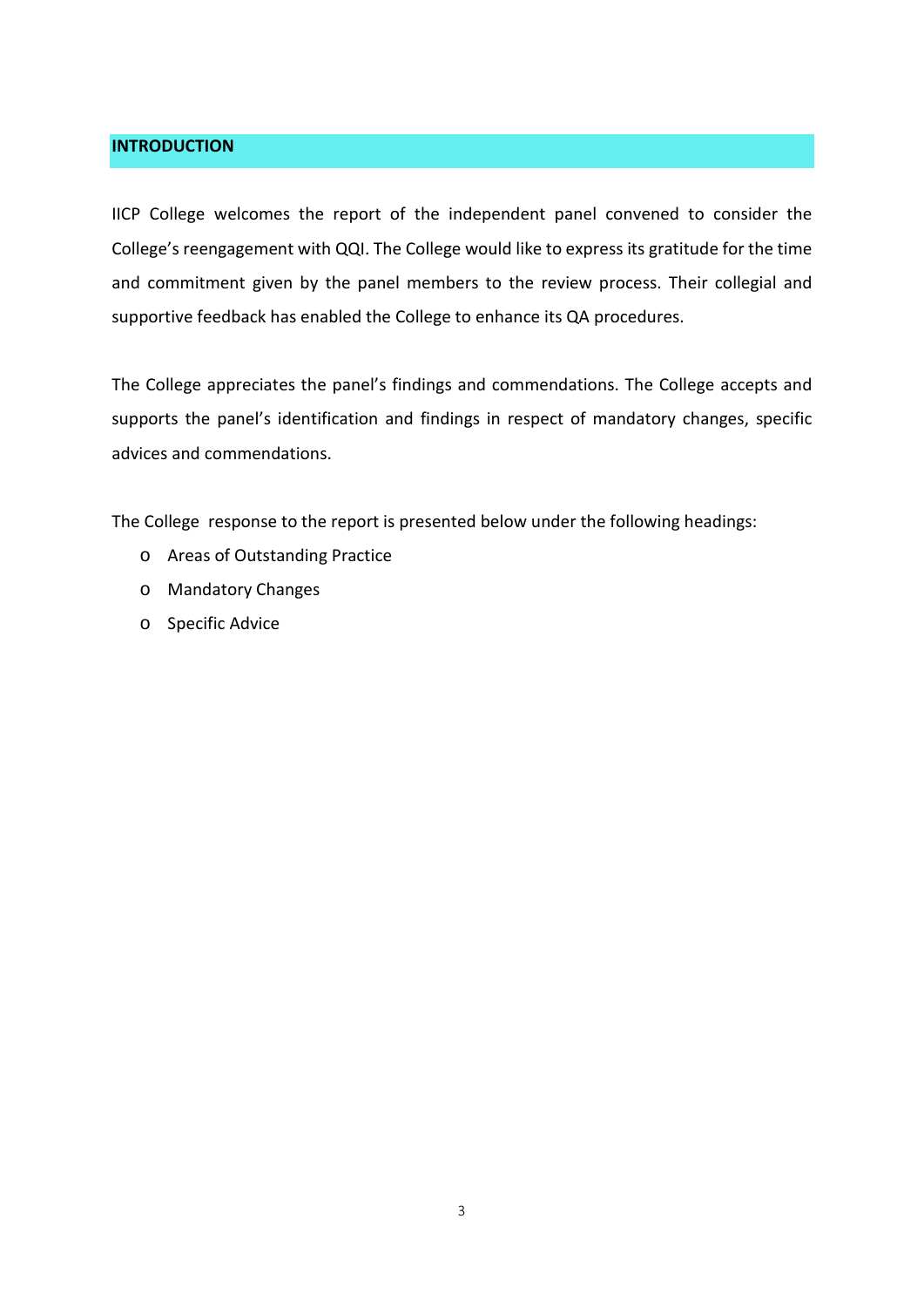## <span id="page-24-0"></span>**Areas of Outstanding Practice**

IICP College is heartened to note the number of areas of outstanding practice arising from the reengagement process that the panel describe at the outset of their report. These included:

**1.** "**Firstly, the panel commends IICP for its openness to discourse with the panel and demonstrated commitment to the process of reengagement. It was evident during the site visit that a commitment to quality assurance is an integral aspect of IICP's ethos and operations. IICP submitted comprehensive QA documentation in its application for reengagement that was reflective of this commitment.**

**The panel noted and appreciated the collegiality and responsiveness of IICP representatives to the panel, both leading up to and throughout the site visit. The panel commends IICP in relation to its ability to self-evaluate, identify gaps and engage constructively in addressing these, and to utilize the panel's external contribution as supportive peers in this process**" (p. 3).

IICP College is encouraged by the panel's recognition of the College's openness, commitment and quality focus. The College-wide community has undertaken reengagement with a great deal of enthusiasm, curiosity and critical engagement. We have benefited considerably from the reflections, critique and dialogue by and with the panel, and would like to acknowledge the panel's contribution to our growth and development.

2. "**The panel offers multiple further commendations to IICP in relation to its provision for learners. IICP has an exceptionally favourable learner – staff ratio, and an extensive and well-integrated learner support programme. Learners are engaged in the development and maintenance of QA at IICP through an in depth and exemplary process of consultation. Programme delivery at IICP also benefits from the provider's commitment to research and empirically informed practice, and the wide engagement of IICP in the field**" (p. 3).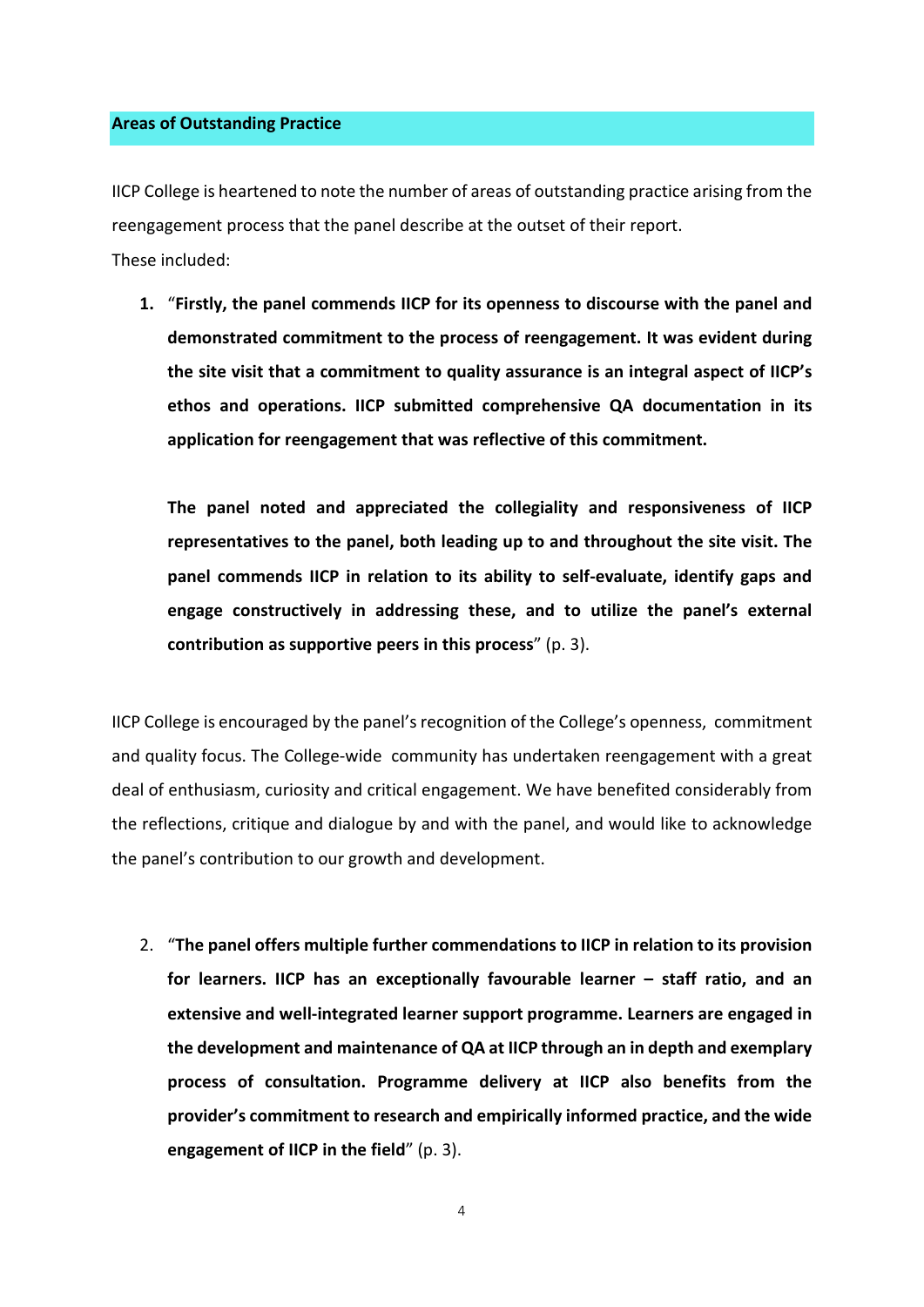IICP College is particularly heartened by the Panel's commendation regarding our provision to learners. This positively confirms the achievement of our core values, in particular our commitment to supporting our learners every step of the way through their education in a welcoming and caring environment. We also welcome the recognition of our commitment to engagement in research and empirically informed practice, and the benefits that this brings to programme delivery, teaching and learning, and ultimately the learner's experience.

3. "**Finally, the panel commends IICP for its adoption of a strategic approach to future proofing its programme delivery. The potential for uptake of blended learning delivery modes in the discipline is being resourced and explored, and a new learner management system is being introduced. IICP's approach to these innovations reflects due caution, with associated risks mitigated by phased implementation plans**" (p. 3).

The College community is appreciative of this recognition of our efforts to ensure a strategic approach to future proofing our programme delivery. The development of blended learning delivery modes, and of a new learner management system, are areas of progress that we have considered, critiqued, and resourced, and we are most appreciative of the panel's insights and guidance in this regard. We will continue to move forward in these and other areas to ensure creativity and innovation are fostered in the College, but in a manner that cares for all College members, protects their interests and engages them in developments.

4. In addition, the panel noted in its overall findings in respect of provider capacity to provide sustainable education and training (section 4.4):

"**The panel is of the view that IICP is a justifiably well-regarded provider in the sector, and fulfils its mission to deliver high quality programmes of significant social value and increase access to Higher Education in an underserved geographic area**".

The College is encouraged and gratified by this recognition of the manner in which we are addressing and fulfilling our mission.

5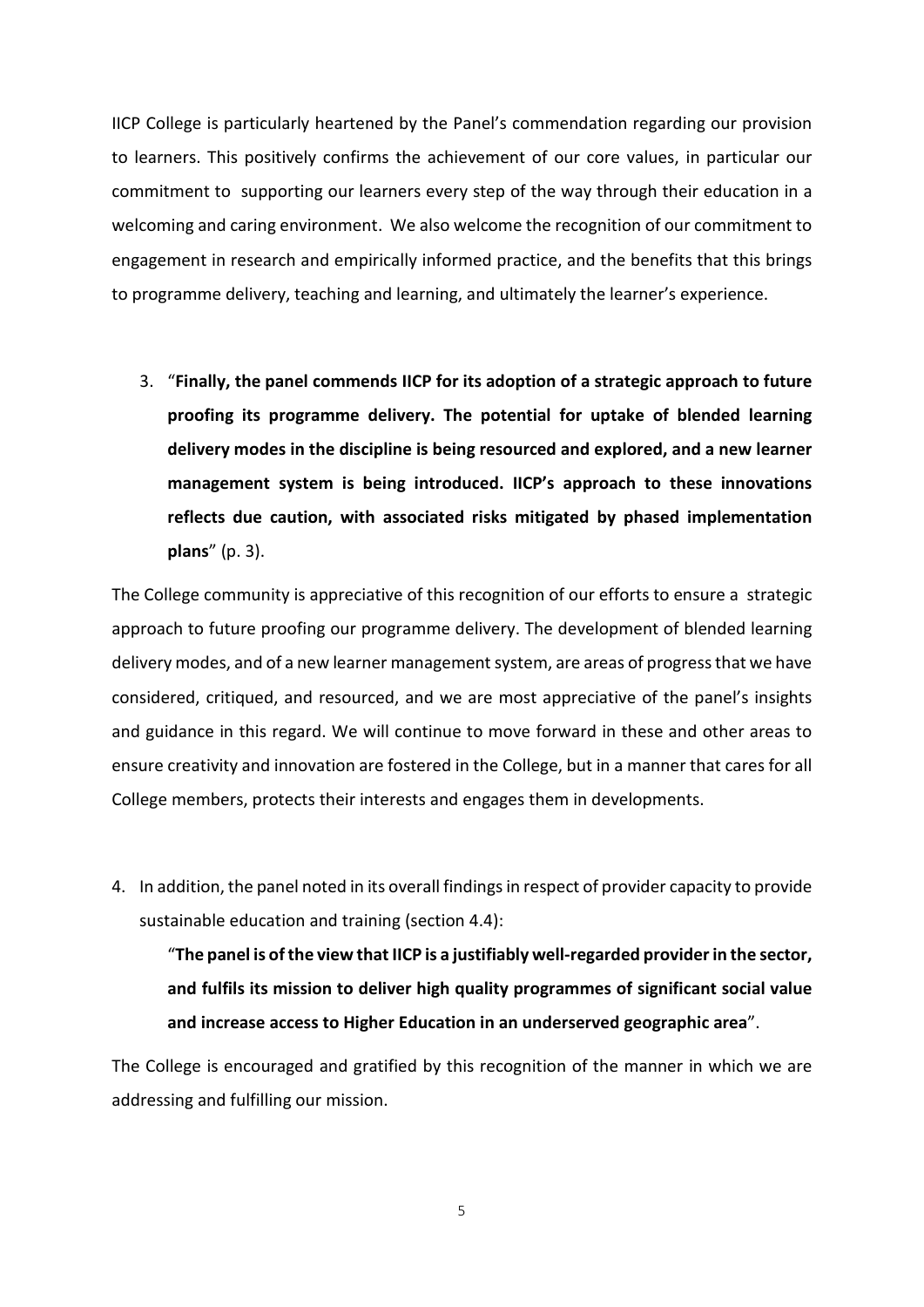#### <span id="page-26-0"></span>**Mandatory Changes**

#### <span id="page-26-1"></span>**Mandatory Change 1: Inconsistencies and Reporting Relationships**

**6.1.1 The current QAM needs to be amended to address inconsistencies and clearly distinguish between reporting relationships (which entail accountability) and advisory relationships (which entail provision of information only). Greater precision is needed in the language use in the QAM to facilitate clarity for all stakeholders.**

The College welcomes and supports Mandatory Change 1, and the greater clarity brought to its QAM by these changes.

In response, Policy *2.2 IICP College's Quality and Governance Framework; (ii) Governance* was broadened and amended in order to clearly distinguish between reporting and advisory relationships. The organisational chart was amended to ensure that relationships entailing accountability are clearly distinguishable from relationships involving information provision only.

In addition, updates were made throughout the QA manual to ensure that this clarity is consistently reproduced, in particular in the following policies:

- 1. *Policy 2.7 Terms of Reference of Academic Council*;
- *2. Policy 2.6 Terms of Reference of Advisory Board.*

#### <span id="page-26-2"></span>**Mandatory Change 2: Appointment of the Chair of the AC**

**6.1.2 It is within the remit of the Board of Directors to establish the Terms of Reference for, and appoint the chair of, the Academic Council. The current Terms of Reference should be amended to reflect this, and future chairs should be appointed by the Board of Directors. There must be no overlap of membership between the Board of Directors and the Academic Council to ensure academic autonomy of the latter.**

The College welcomes and supports Mandatory Change 2 and the revisions stated therein.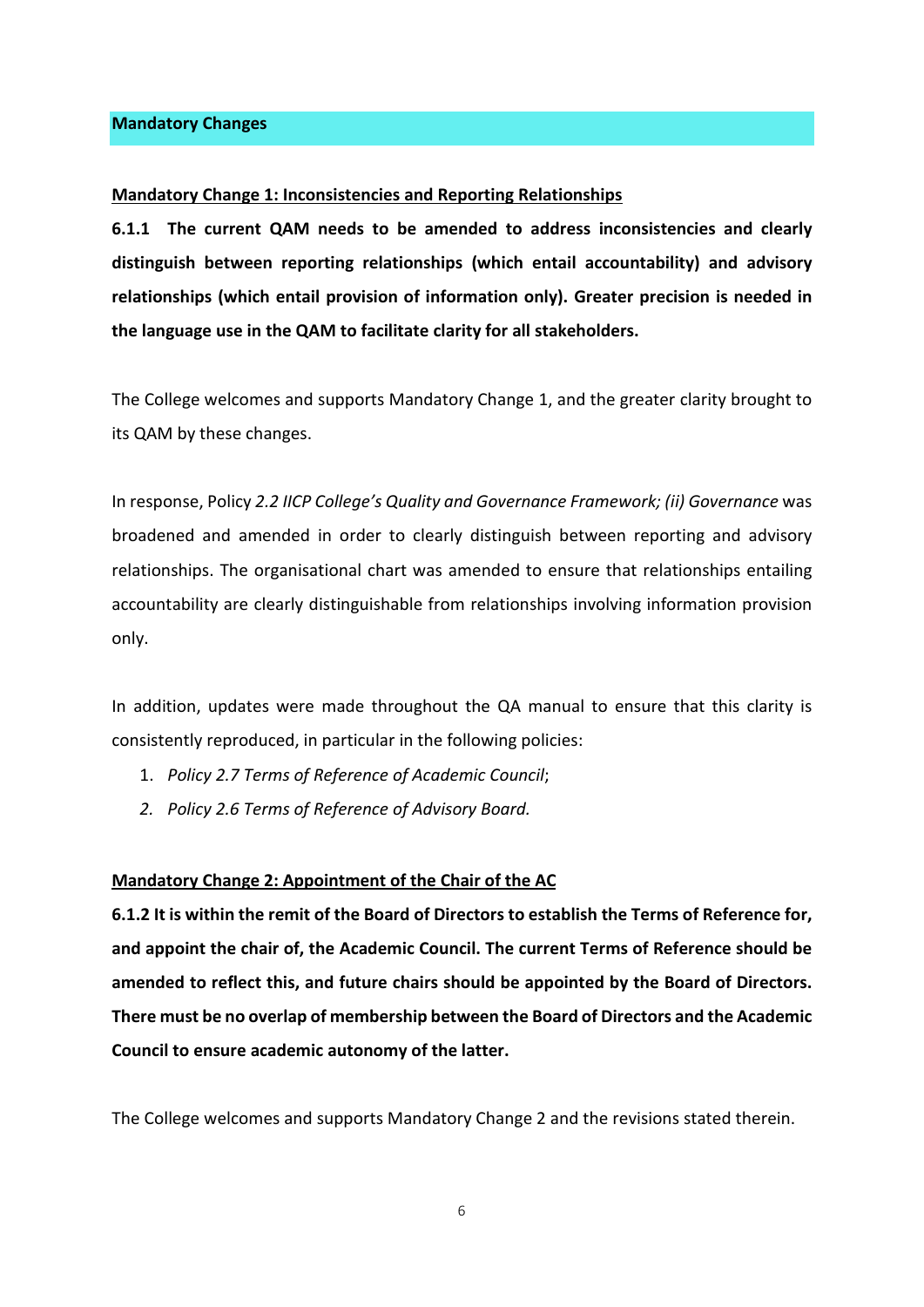The following policies were amended in order to confirm that the Board of Directors establish the Terms of Reference of the Academic Council:

- i. *Policy 2.7 Terms of Reference of Academic Council;*
- ii. *Policy 2.5 Terms of Reference of Board of Directors.*

The following policies were amended in order to clarify that the Board of Directors appoint the Chair of the Academic Council, and any future chair of the Academic Council:

- i. *Policy 2.7 Terms of Reference of Academic Council;*
- ii. *Policy 2.5 Terms of Reference of Board of Directors.*

The following policies were amended in order to ensure that there is no overlap of membership between the Board of Directors and the Academic Council,

- i. *Policy 2.2 IICP College's Quality and Governance Framework; (ii) Governance;*
- ii. *Policy 2.7 Terms of Reference of Academic Council;*
- iii. *Policy 2.5 Terms of Reference of Board of Directors.*

Subsequent to the panel visit, IICP College progressed its intention to appoint an independent Chair of the Academic Council. The matter was considered at a meeting of the Board of Directors on 9<sup>th</sup> November 2019, and a resolution made. The College will seek the appointment of an independent chair in accordance with this resolution.

## <span id="page-27-0"></span>**Mandatory Change 3: Academic Council Subcommittees**

**6.1.3 The Terms of Reference for the subcommittees of the Academic Council must be expanded to more clearly outline their role in decision-making, accountabilities and responsibilities and to explicitly refer to the policies and procedures relevant to their function (6.1.3, Panel Report, 2019).**

The College welcomes and supports Mandatory Change 3, and benefits from the expansion and clarification the Terms of Reference of its Academic Council subcommittees.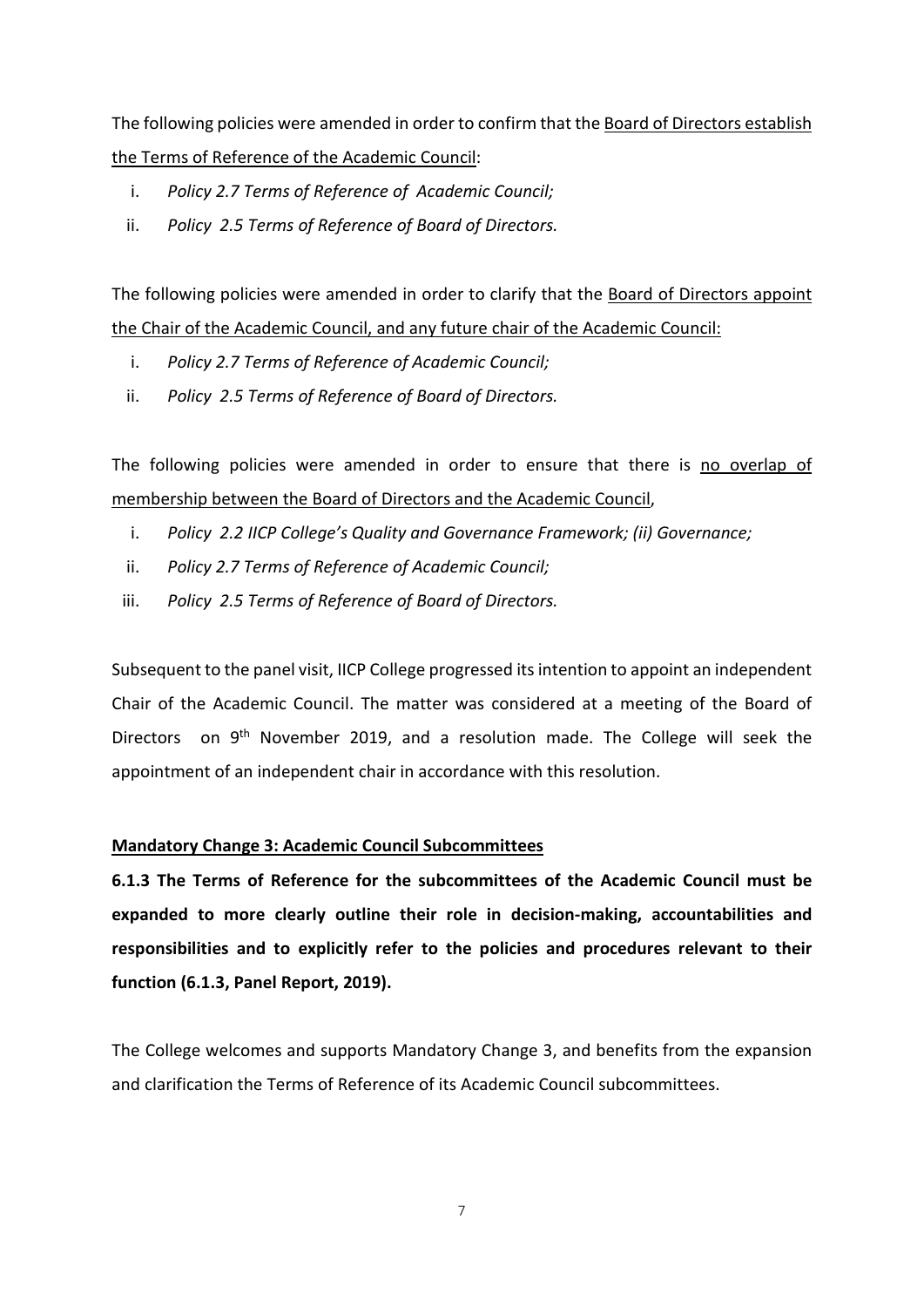The expansion of Terms of Reference was carried out in *Policy 2.10 Terms of Reference of Academic Council Boards, Subcommittees and Panels.*

## <span id="page-28-0"></span>**Mandatory Change 4: Review the QAM for Inconsistencies**

**6.1.4 Review the QAM for inconsistencies. Clearly delineate tasks, roles and responsibilities of named decision-makers. Cross-reference between interrelated or intersecting policies and procedures. Edit for accuracy of titles and consistent use of terminology.**

The College welcomes and supports Mandatory Change 4 and benefits greatly from the increased clarity and accuracy brought about by this change.

A review for inconsistencies was implemented throughout the QA manual in order to ensure accuracy of title and consistent use of terminology. In particular *Policy 2.2 IICP College's Quality and Governance Framework; (ii) Governance* was amended to ensure that there is a clear delineation of tasks, roles and responsibilities of named decision makers.

All policies were expanded to include a specific section explicitly stating related policies in order to cross reference between interrelated or intersecting policies and procedures.

## <span id="page-28-1"></span>**Mandatory Change 5: RPL**

# **6.1.5 Review policies and procedures related to RPL to ensure their consistency with QQI's requirements.**

The College welcomes and supports Mandatory Change 5. In response, a full review of *Policy 1.4 Recognition of Prior Learning Policy* was carried out, and required changes made, in order to ensure its consistency with QQI's requirements. In addition, *Policy 9.4 IICP College Monitoring and Evaluation Policy* was amended to ensure that a specified role is responsible for providing tracking and monitoring data on RPL processes and outcomes to Programme Boards, and to clarify the Programme Board's responsibility for monitoring learner

8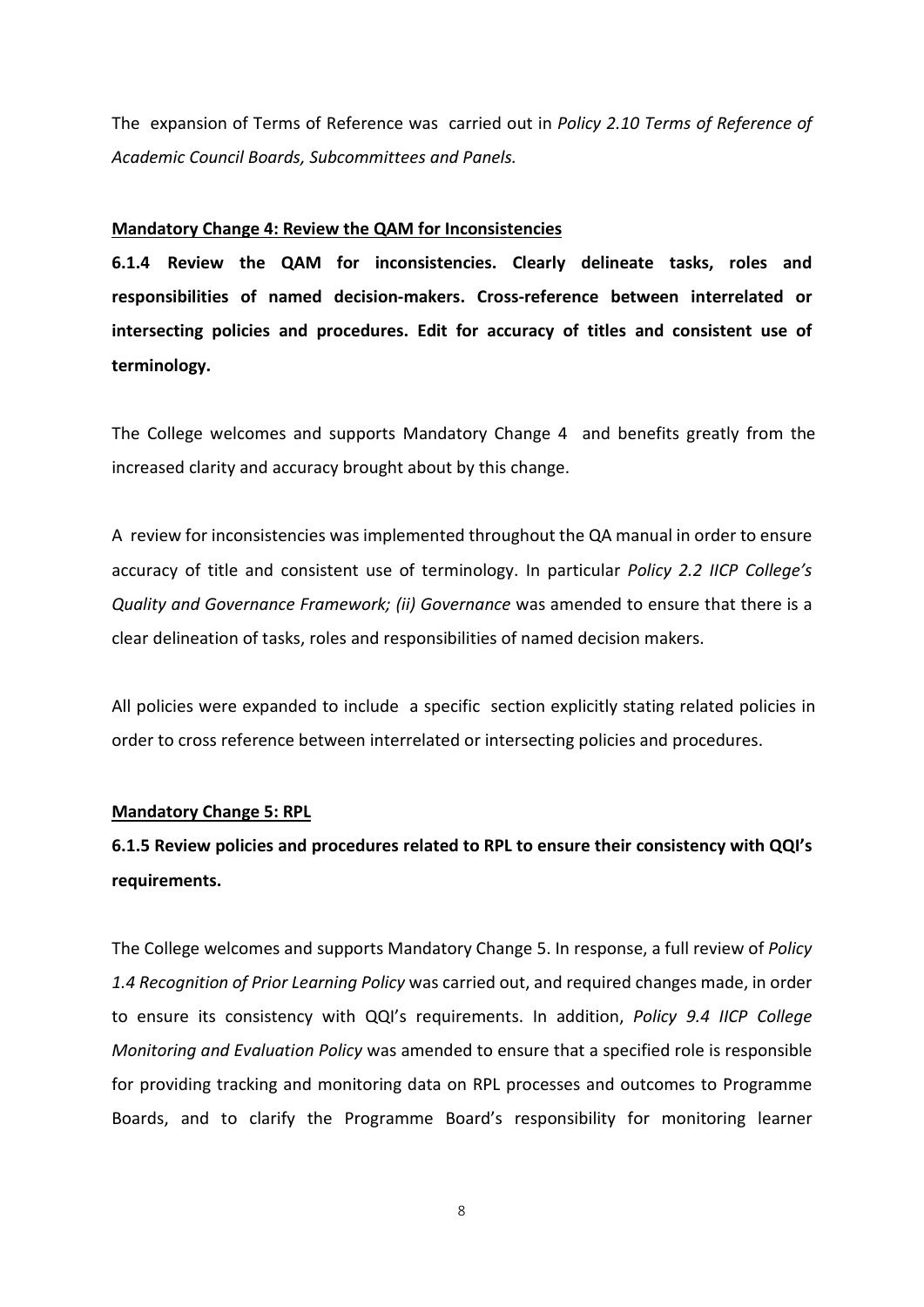performance and progression relating to recognition of prior learning applications and trends and anomalies in results.

## <span id="page-29-0"></span>**Specific Advice**

## <span id="page-29-1"></span>**Specific Advice 1: External chair to the Academic Council**

**6.2.1 The panel encourages IICP to consider appointing an appropriately qualified external chair to the Academic Council.**

The College welcomes and supports Specific Advice 1, and has actioned this item. Please see response to Mandatory Change 2: Appointment of the Chair of the AC.

## <span id="page-29-2"></span>**Specific Advice 2: Terms of Reference for AC**

**6.2.2 The emphasis on decision-making by consensus in the Terms of Reference for the Academic Council should be amended to more clearly reflect that this is an aspiration, not a requirement.** 

The College welcomes and supports Specific Advice 2 and the revisions stated therein. In response, *Policy 2.7 Terms of Reference of Academic Council* was amended to clarify that the emphasis on decision-making by consensus is an aspirational one.

## <span id="page-29-3"></span>**Specific Advice 3: Right to Appeal**

**6.2.3 Specify within the QAM that learners have the right to appeal decisions to a higher authority within the college, and that where an appeal is made that the original decision maker is not involved in adjudication of the appeal.**

The College welcomes and supports Specific Advice 3 and the revisions stated therein. Adjustments were made to the following policies in order to clarify the right of appeal and the independence of the appeals process:

*Policy 1.3. Access, Transfer and Progression Strategy and Policy ;*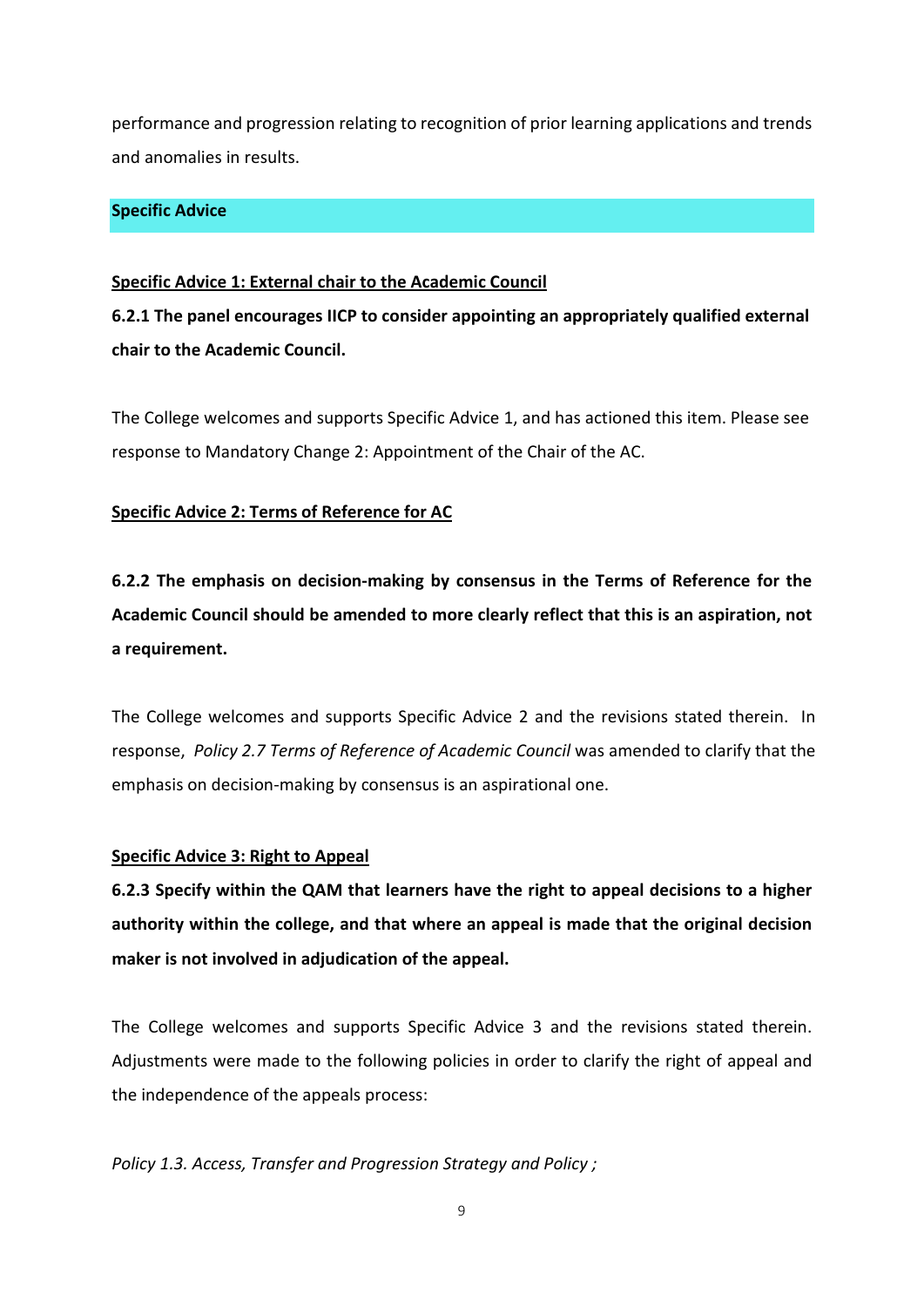*Policy 1.4 Recognition of Prior Learning Policy*; *Policy 2.10 Terms of Reference of Academic Council Boards, Subcommittees and Panels; Policy 2.11 Procedures for Hearings and Appeals*; *Policy 3.4 Academic Impropriety Policy and Procedures; Policy 5.2 Assessment Regulations*; *Policy 5.7 Examination Results: Review, Recheck & Appeal; Policy 7.6 Readiness to Practise*; *Policy 7.7 Continuing with Clinical Placement Policy*.

## <span id="page-30-0"></span>**Specific Advice 4: Case-by-Case Decisions**

**6.2.4 Where evaluations are made or decisions taken on a case-by-case basis (for example in relation to RPEL applications or in determining fitness to practice) a consistency of approach needs to be more transparently articulated in the QAM. Examples of how to do this might include stating any objective criteria that are used as part of the decision making process in the QAM, or establishing committees tasked with evaluating routine processes such as RPL applications. This should include auditing and tracking of cases, including outcomes.**

The College welcomes and supports Specific Advice 4 and the revisions stated therein.

In response, a number of policies were revised in order to articulate clearly a consistency of approach where decisions or evaluations are made on a case by case basis. These policies included:

*Policy 1.3. Access, Transfer and Progression Strategy and Policy*;

*Policy 1.4 Recognition of Prior Learning Policy*;

*Policy 2.10 TOR of Academic Council Boards, Subcommittees, and Panels;*

*Policy 4.1 Policy and Procedure for Programme Deferral;*

*Policy 4.2 Policy and Procedure for Programme Withdrawal*;

*Policy 7.6 Readiness to Practise;*

*Policy 7.7 Continuing with Clinical Placement Policy;*

*Policy 9.4 IICP College Monitoring and Evaluation Policy.*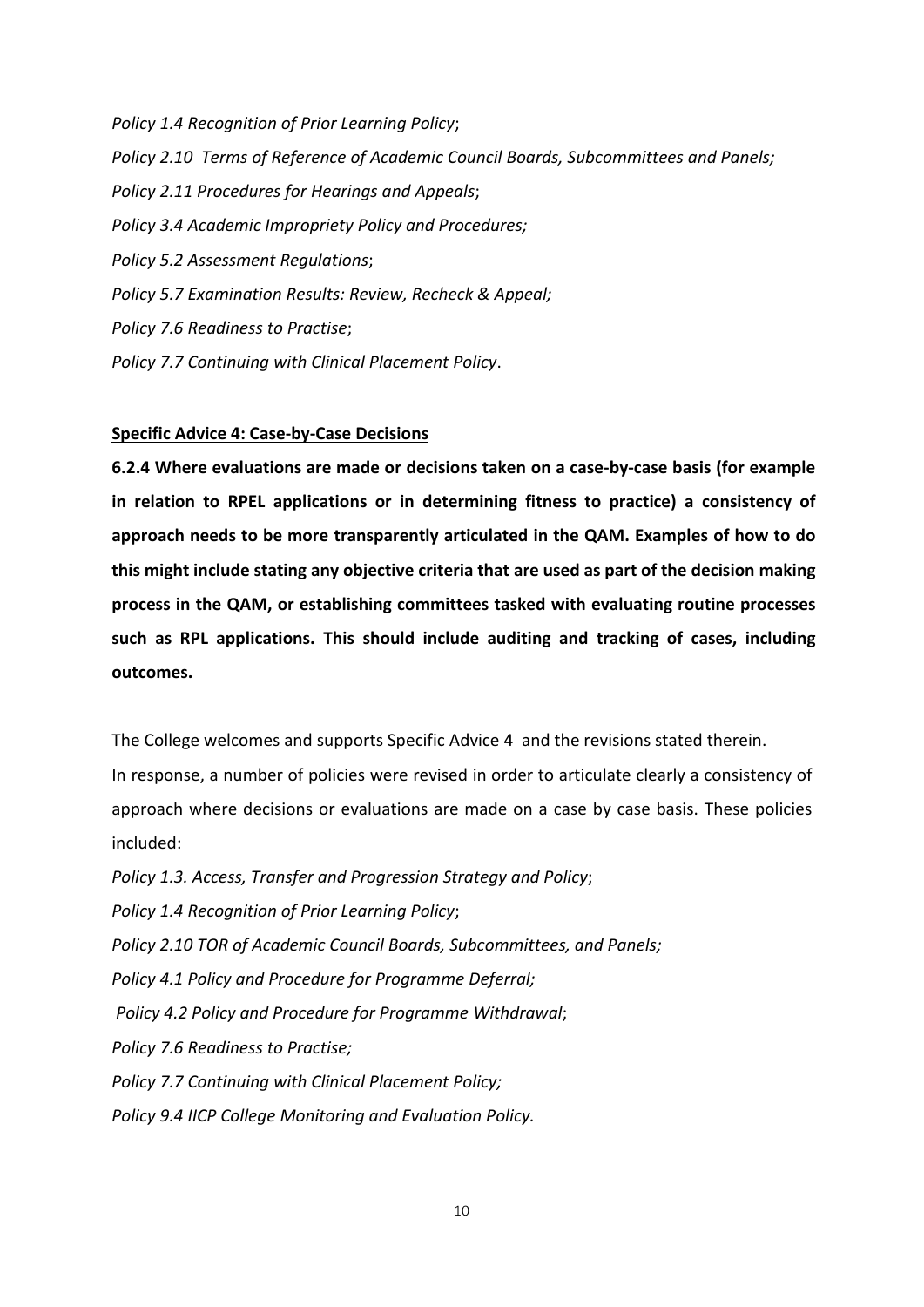## <span id="page-31-0"></span>**Specific Advice 5: Academic Impropriety and Issues of Professional Misconduct**

**6.2.5 Address issues of academic integrity/impropriety and issues of professional misconduct separately within the QA policies and procedures.**

The College welcomes and supports Specific Advice 5 and the revisions stated therein.

In response, all references in Policy *3.3 Academic Integrity Policy* and *Policy 3.4 Academic Impropriety Policy and Procedures* to Professional conduct and codes were removed.

## <span id="page-31-1"></span>**Specific Advice 6: Placement Management and Coordination**

**6.2.6 Clarify tasks, roles and responsibilities in relation to placement management and coordination.**

The College welcomes and supports Specific Advice 6 and the clarity that this change brings to the QAM. In response, relevant policies were revised to state clearly that the Placement/Programme Coordinator is the key contact for learners related to placement, and coordinates the vetting and communication with placements and placement managers. These policies include centrally

*Policy 7.3 Quality Assurance of Workplace Learning; Policy 7.4 Quality Assurance of Workplace Learning: Masters in Pluralistic Counselling and Psychotherapy*.

## <span id="page-31-2"></span>**Specific Advice 7: Approval of Extensions**

**6.2.7 Reconsider the current policy of having exam boards make final approvals on extensions.**

The College welcomes and supports Specific Advice 7 and the revisions stated therein.